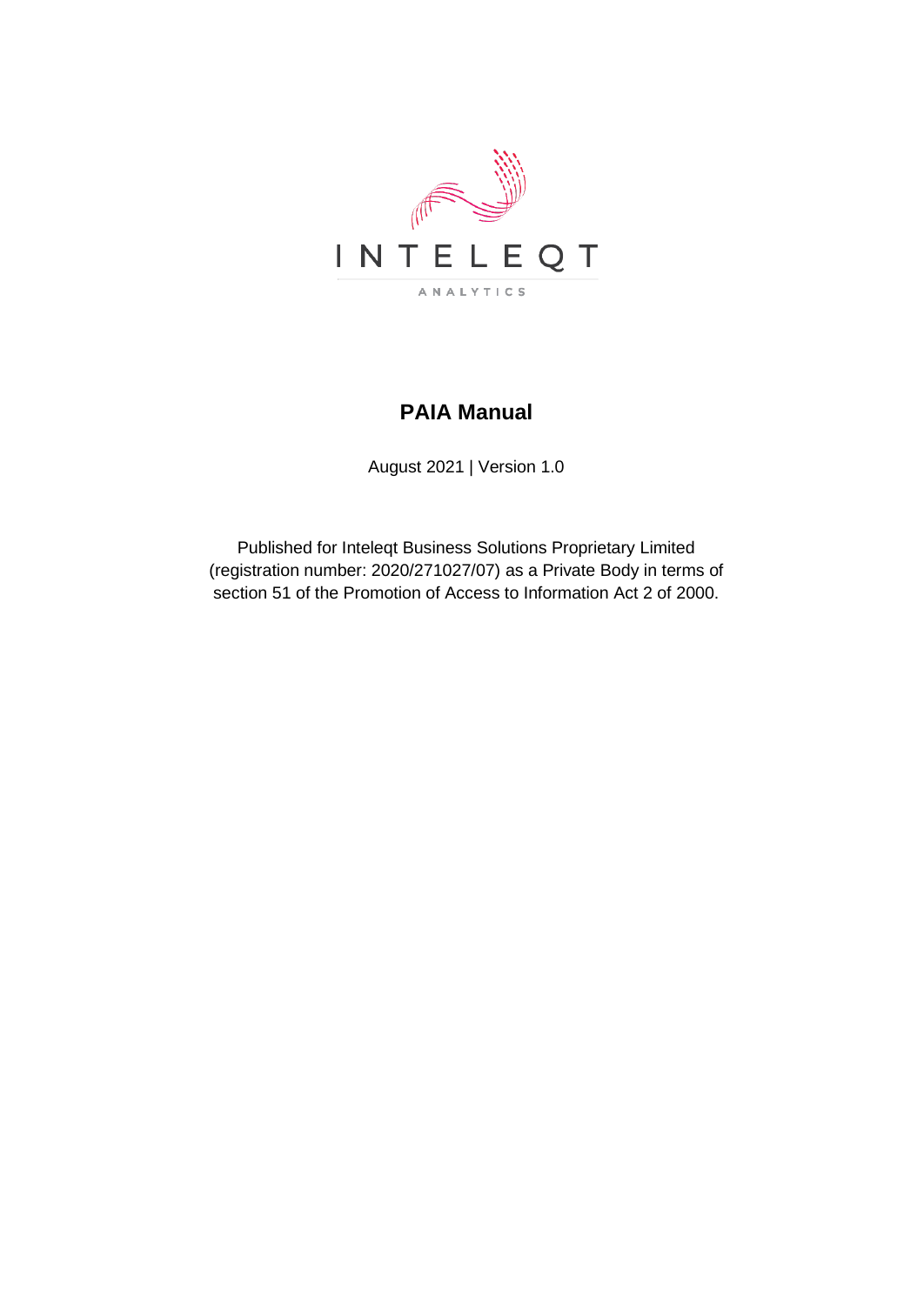## **Table of Contents**

| 1              |     |                                                                               |  |
|----------------|-----|-------------------------------------------------------------------------------|--|
|                | 1.1 |                                                                               |  |
|                | 1.2 |                                                                               |  |
| $\overline{2}$ |     |                                                                               |  |
|                |     |                                                                               |  |
|                |     |                                                                               |  |
| 3              |     |                                                                               |  |
|                | 3.1 |                                                                               |  |
|                | 3.2 |                                                                               |  |
|                | 3.3 |                                                                               |  |
| 4              |     |                                                                               |  |
|                | 4.1 | The purposes for which the Company processes personal information 11          |  |
|                | 4.2 | Categories of data subjects and personal information processed by the         |  |
|                | 4.3 | The processing of personal information and categories of recipients with whom |  |
|                | 4.4 | Information security measures to protect personal information  14             |  |
|                | 4.5 |                                                                               |  |
|                | 4.6 |                                                                               |  |
| 5              |     |                                                                               |  |
|                | 5.1 |                                                                               |  |
|                | 5.2 |                                                                               |  |
|                | 5.3 |                                                                               |  |
| 6              |     |                                                                               |  |
|                | 6.1 |                                                                               |  |
|                | 6.2 |                                                                               |  |
|                | 6.3 |                                                                               |  |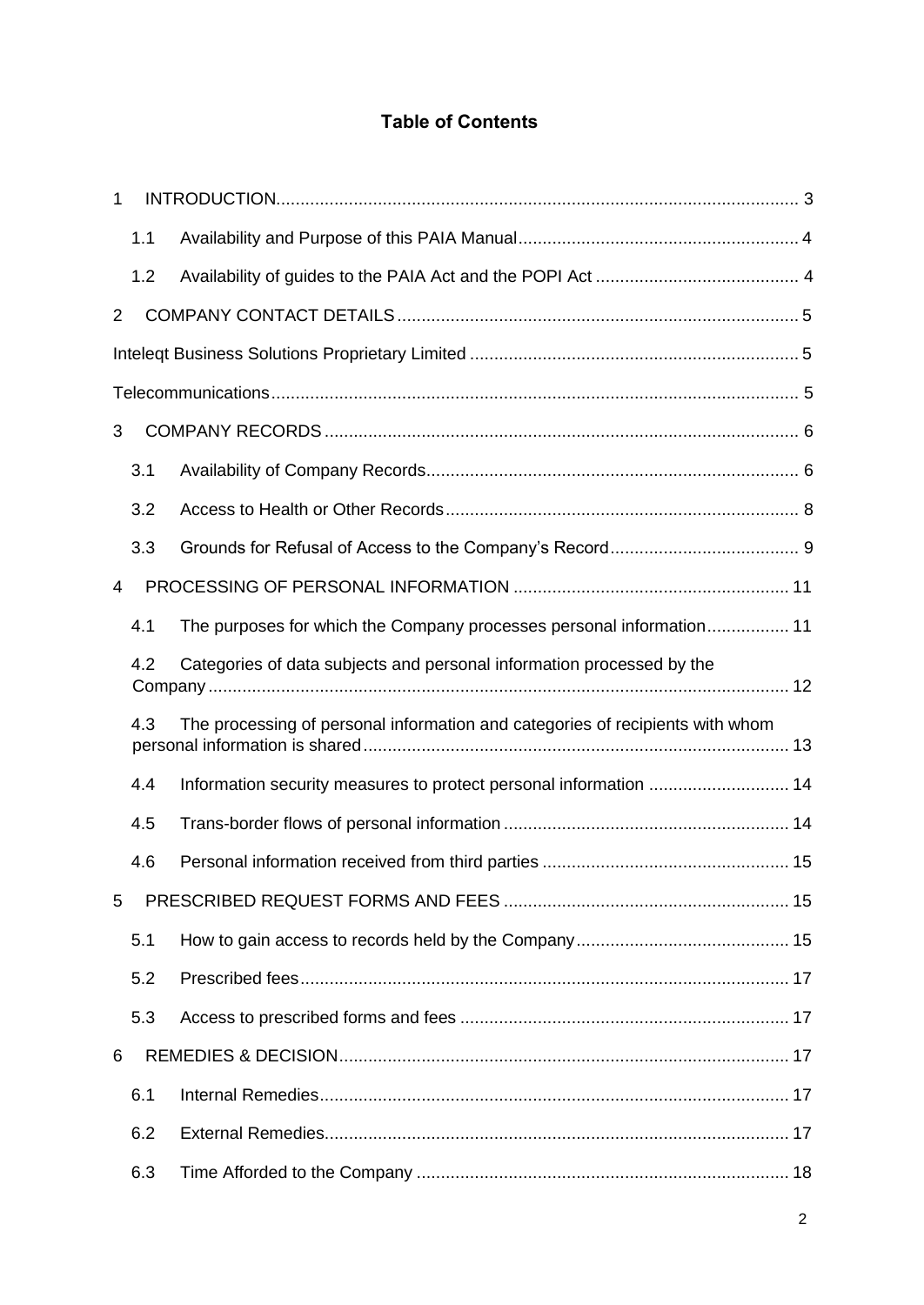### **1 INTRODUCTION**

Inteleqt Business Solutions Proprietary Limited is an analytics company providing data analytics products and services, business intelligence software and/or advisory services to a diverse range of customers (the "Company").

This manual (the "Manual") is published in terms of section 51 of the Promotion of Access to Information Act 2 of 2000 (the "PAIA Act") and provides an outline of the type of records and personal information which the Company holds and processes. The Manual also explains how to submit requests for access to these records in terms of the PAIA Act. In addition to explaining how to access, or object to, personal information held by the Company, or request correction of the personal information, in terms of sections' 23 and 24 of the Protection of Personal Information Act 4 of 2013 (the "POPI Act"), the Manual also explains how to submit requests for access to these records in terms of the PAIA Act.

The objective of the PAIA Act is to give effect to the constitutional right to access to information, which information is held by a public or private body and which information is required for the exercise or protection of any rights. The PAIA Act recognises the right entrenched in section 32 of the Constitution of the Republic of South Africa, 1996 and aims to foster a culture of transparency and accountability in public and private bodies by giving effect to the right of access to information.

Accordingly, this PAIA Manual aims to establish and foster a culture of compliance with prevailing data protection legislation, which in turn gives rise to an environment within which the rights to access to information are actively protected and promoted.

Section 9 of the PAIA Act dictates that the right to access to information is not an unlimited right and is subject to certain limitations, which include limitations which balance the rights which data subjects have to access information against other rights which data subjects and interested parties have, whether it be in terms of the Constitution of the Republic of South Africa, 1996 or otherwise. Some of these rights which the right to access to information are weighed up against are aimed at protecting the fundamental right to privacy and maintaining the confidentiality (whether it be commercial or individual confidentiality) of interested parties so as to maintain acceptable levels of governance.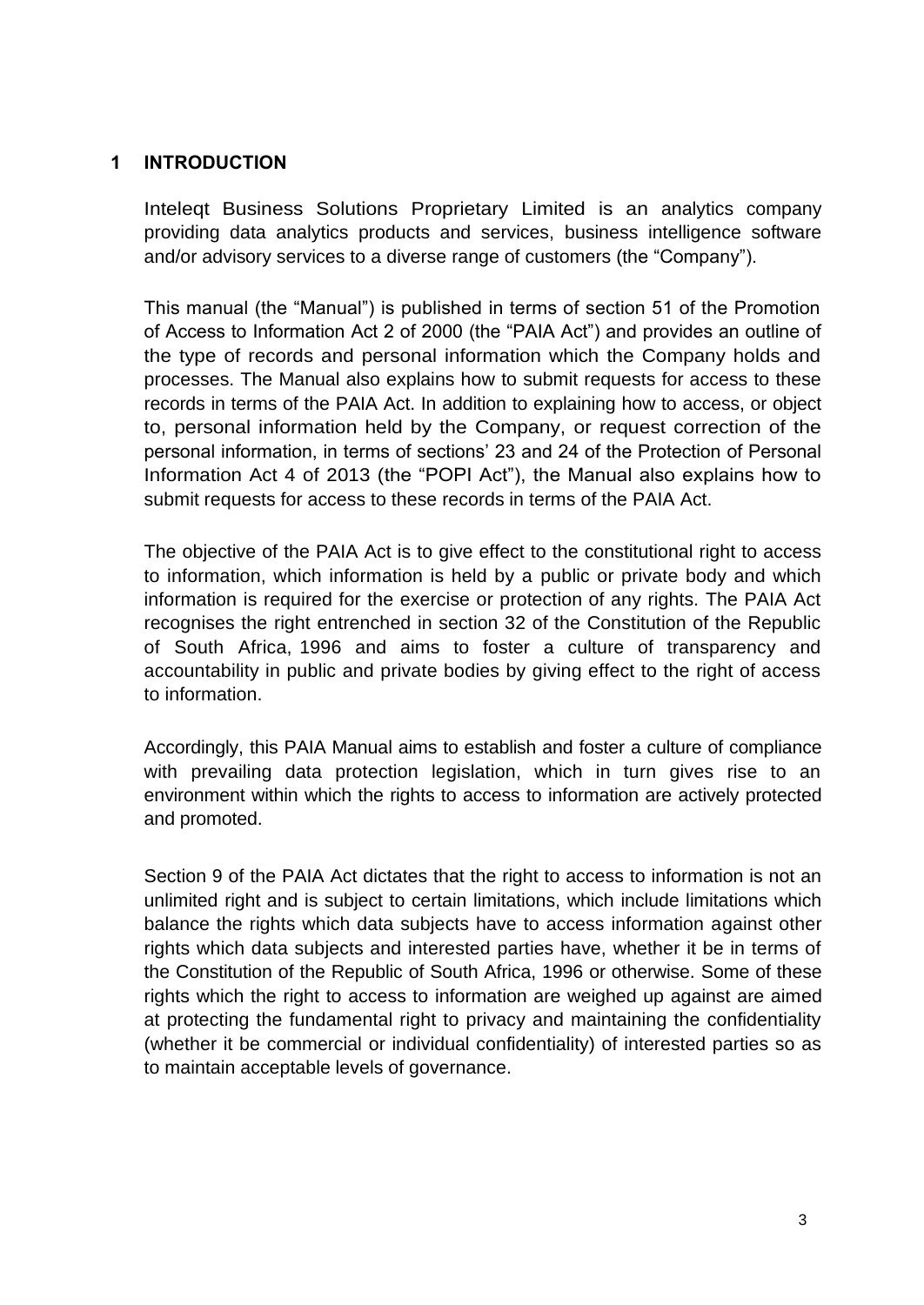### **1.1 Availability and Purpose of this PAIA Manual**

This PAIA Manual is published on the Company's website or alternatively, a copy can be requested from the Information Officer, which copy may also be inspected at the Company's physical address set forth in paragraph 2 below.

The primary purpose of this PAIA Manual is to facilitate requests for access to information held by the Company, which requests shall be made in accordance with the prescribed procedures and at the rates provided for in section 5 of this PAIA Manual. In addition to the above, the further purposes of this PAIA Manual, are to describe the records held by the Company and to clearly articulate the grounds upon which access to any such records may be refused.

## **1.2 Availability of guides to the PAIA Act and the POPI Act**

Guides to the PAIA Act and the POPI Act can be obtained and queries directed to -

| The office of the Information Regulator:                            |
|---------------------------------------------------------------------|
| <b>Physical Address:</b>                                            |
| JD House 27 Stiemens Street Braamfontein<br>Johannesburg<br>Gauteng |
| Website: www.justice.gov.za/inforeg/                                |
| E-mail: inforeg@justice.gov.za                                      |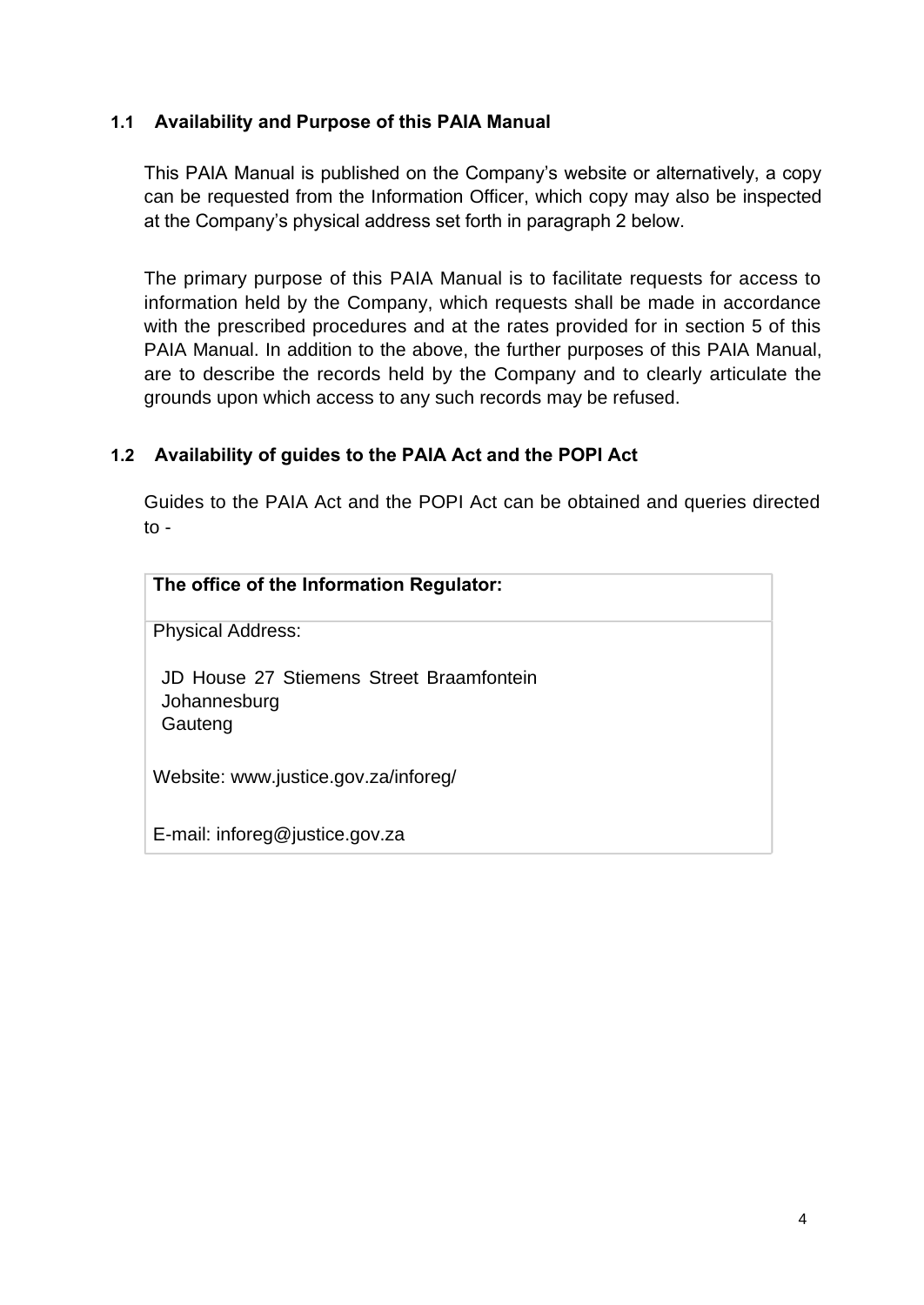# **2 COMPANY CONTACT DETAILS**

# **Contact details in terms of section 51 of PAIA -**

| <b>Managing Director:</b>  | <b>Sean Milne</b>             |
|----------------------------|-------------------------------|
| Information Officer:       | Sean Milne                    |
| Postal address:            | P.O. Box 32802, Kyalami, 1684 |
| Registered address:        |                               |
| Telephone:                 | 011 234 7155                  |
| <b>Functional Mailbox:</b> | 011 234 7155                  |
| E-mail address:            | info@inteleqt.co.za           |
| Website:                   | www.intelegt.co.za            |

## **General Information -**

| Name of private body:                    | <b>Intelegt Business Solutions Proprietary</b><br>Limited               |
|------------------------------------------|-------------------------------------------------------------------------|
| Industry:                                | <b>ICT</b>                                                              |
| Registration number:                     | 2020/271027/07                                                          |
| Postal address:                          | P.O. Box 32802, Kyalami, 1684                                           |
| Physical address / Place of<br>business: | Building 11, Design Quarter, Leslie Ave,<br>Fourways, Johannesburg 2191 |
| Telephone:                               | 011 234 7155                                                            |
| <b>Functional Mailbox:</b>               | 011 234 7155                                                            |
| E-mail address:                          | info@intelegt.co.za                                                     |
| Website:                                 | www.intelegt.co.za                                                      |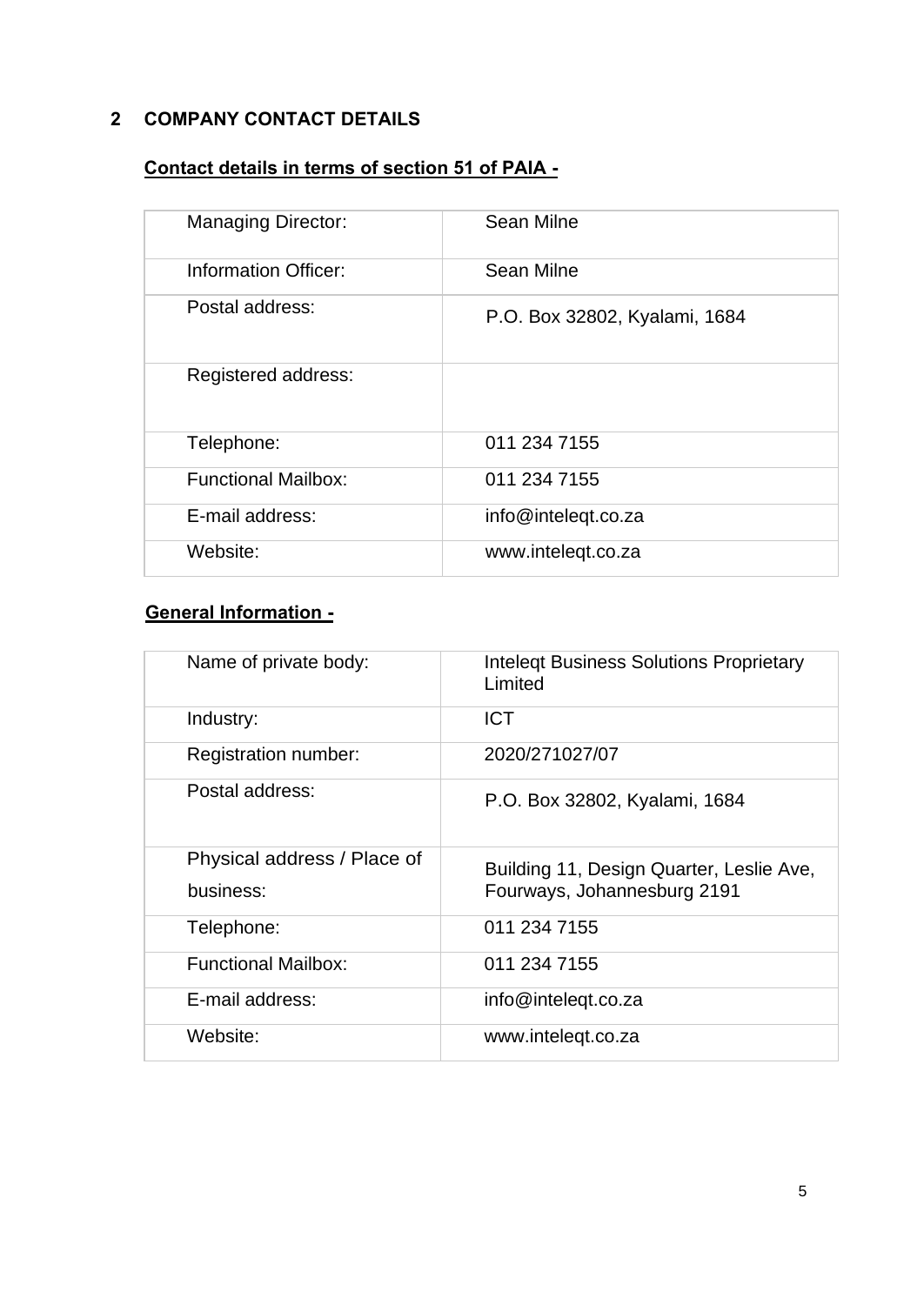## **Applicable Legislation -**

The following legislation, amongst others which may become applicable from time to time including any subsequent amendment thereto, is applicable to and observed by the Company pursuant to undertaking its day-to-day operations -

| Item No: | Legislative<br><b>Reference:</b> | Act:                                                                       |  |  |  |  |  |  |
|----------|----------------------------------|----------------------------------------------------------------------------|--|--|--|--|--|--|
|          | No. 53 of 2003                   | Broad-Based<br><b>Black</b><br>Economic<br>The T<br><b>Empowerment Act</b> |  |  |  |  |  |  |
| 2        | No. 71 of 2008                   | The Companies Act                                                          |  |  |  |  |  |  |
| 3        | No. 130 of 1993                  | Compensation for Occupational Injuries and<br>Diseases Act                 |  |  |  |  |  |  |
| 4        | No. 25 of 2002                   | Electronic Communications<br>and<br>The<br><b>Transactions Act</b>         |  |  |  |  |  |  |
| 5        | No. 58 of 1962                   | The Income Tax Act                                                         |  |  |  |  |  |  |
| 6        | No. 2 of 2000                    | The Promotion of Access to Information Act                                 |  |  |  |  |  |  |
|          | No. 4 of 2013                    | The Protection of Personal Information Act                                 |  |  |  |  |  |  |
| 8        | No. 85 of 1993                   | The Occupational Health and Safety Act                                     |  |  |  |  |  |  |

### **3 COMPANY RECORDS**

#### **3.1 Availability of Company Records**

The provisions of the PAIA Act, specifically the provisions of section 50 of the Act, dictate that a requester for access to information must be afforded access to any record of the Company if the following requirements are met -

- where a particular record is required for the exercise or protection of any rights (Section 50(1)(a) of the PAIA Act);
- where a requester complies with the procedural requirements set forth in the PAIA Act relating to a request for access to particular records (Section 50(1)(b) of the PAIA Act); and
- where access to that particular record is not refused in terms of any of the grounds for refusal to access contemplated in terms of Chapter 4 of the PAIA Act (Section 50(1)(c) of the PAIA Act).

The below table sets forth the categories and subcategories of records which the Company processes. Each category and subcategory of records set out below may be subject to any one (or a number) of the grounds upon which the Company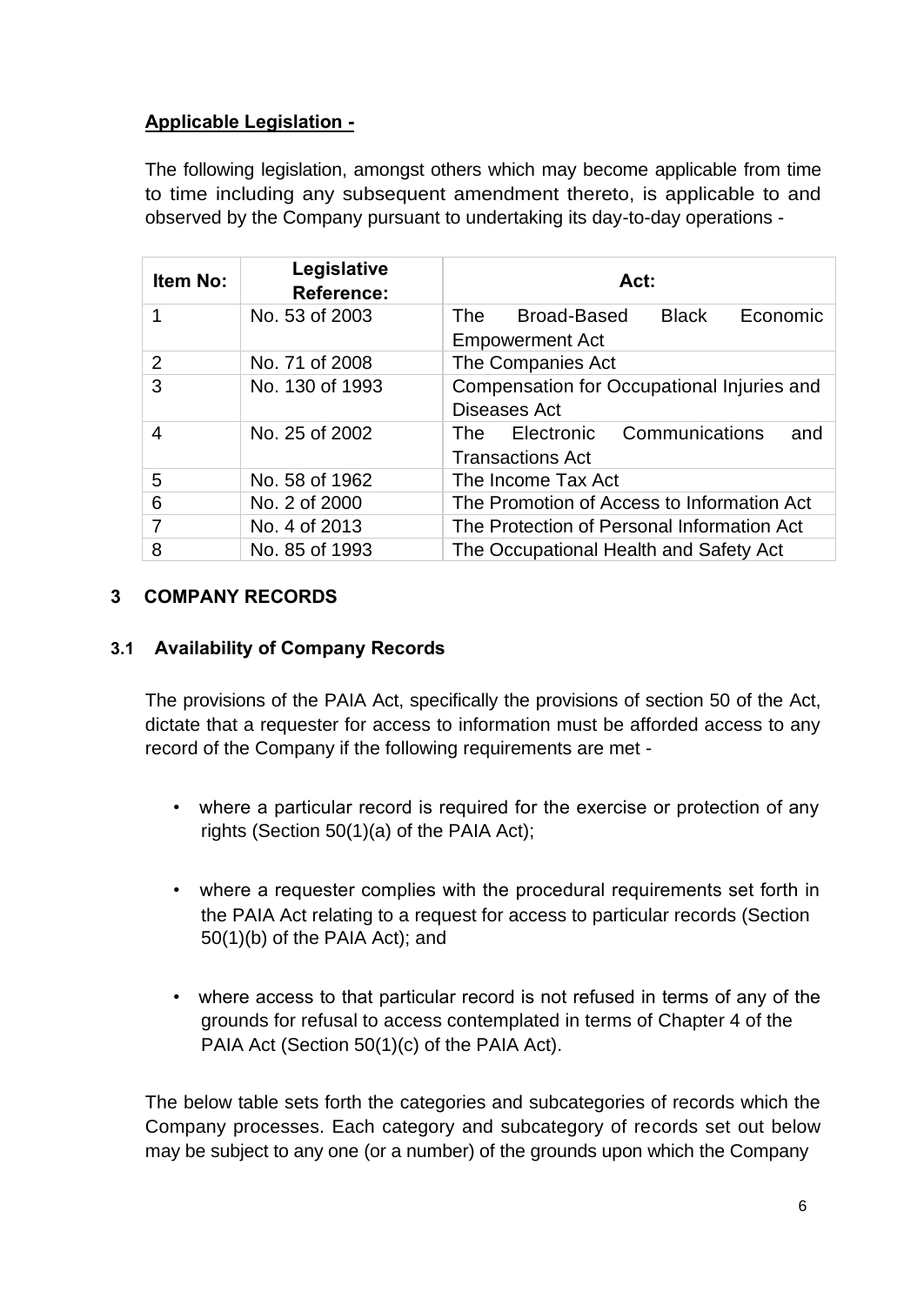may refuse access to records. These grounds for refusal are set out in Chapter 4 of the PAIA Act, as well as described in the table at 3.3 below.

## **Personnel Records**

Personnel refers to any person who assists in carrying out or conducting the business of The Company. This includes, without limitation, executive and nonexecutive directors. Personnel records include the following -

- Any personal records provided to the Company by our personnel
- Any records a third party has provided to the Company about any of their personnel
- Personnel-related contractual and quasi-legal records
- Other internal records and correspondence related to a particular individual

## **Technical Records**

- Technical reports
- Technical data
- Brands and trademarks forming part of the intellectual property rights of the Company

### **Third Parties**

Records are kept in respect of other third parties, including without limitation, shareholders of the Company, affiliates of the Company, contractors, suppliers, agents and/or service providers. In addition, certain third parties may possess records, which can be said to belong to the Company and in such instances those third parties process such records for and on behalf of the Company in their capacities as process operators and subject to prescribed terms. The following records fall under this category -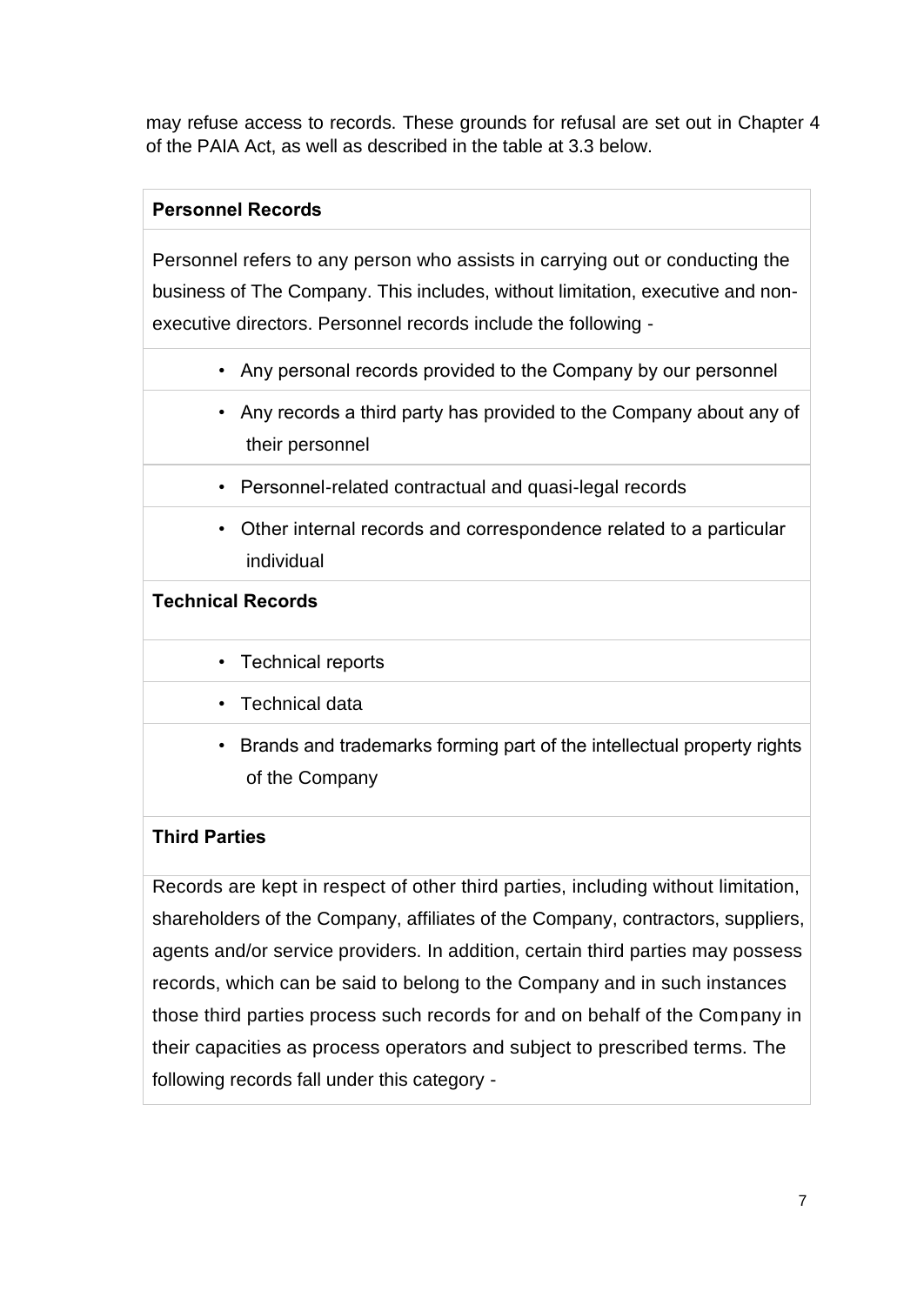- Personnel or Company records which are held by another third party as opposed to being held by the Company
	- Records held by the Company pertaining to other parties, including financial records, correspondence, contractual records, electronic mail, logs, cached information, records provided by the other party, and records third parties have provided about the contractors/suppliers or customers

#### **Other Records**

Further records are held, including, information relating to the Company's own business activities

### **3.2 Access to Health or Other Records**

If a request for access to health or other records provided by a health practitioner, in their capacity as such, relates to the physical, mental health, or well-being of the requester, or if the request has been made on behalf of the person to whom the record relates ("the relevant person"), and the Company's Information Officer is of the opinion that the disclosure of the record to the relevant person might cause harm to his or her physical, mental health or well-being, the Company's Information Officer may, before giving access to such record consult with a health practitioner who has been nominated by the relevant person.

If the relevant person is below the age of 16 years, a person having parental responsibilities for the relevant person must make the above nomination and if the relevant person is incapable of managing his or her affairs, a person appointed by the court to manage those affairs must make that nomination.

If, after being given access to the relevant record, the health practitioner consulted is of the opinion that the disclosure of the record to the relevant person, would be likely to cause serious harm to his or her physical, mental health or wellbeing, the Information Officer may only grant access to the relevant record if the requester proves that adequate provision is made for such counselling or arrangements as are reasonably practicable before, during or after the disclosure of the record to limit, alleviate or avoid such harm to the relevant person. Before access to the record is given to a requester, the person responsible for such counselling or arrangement must be given access to the record.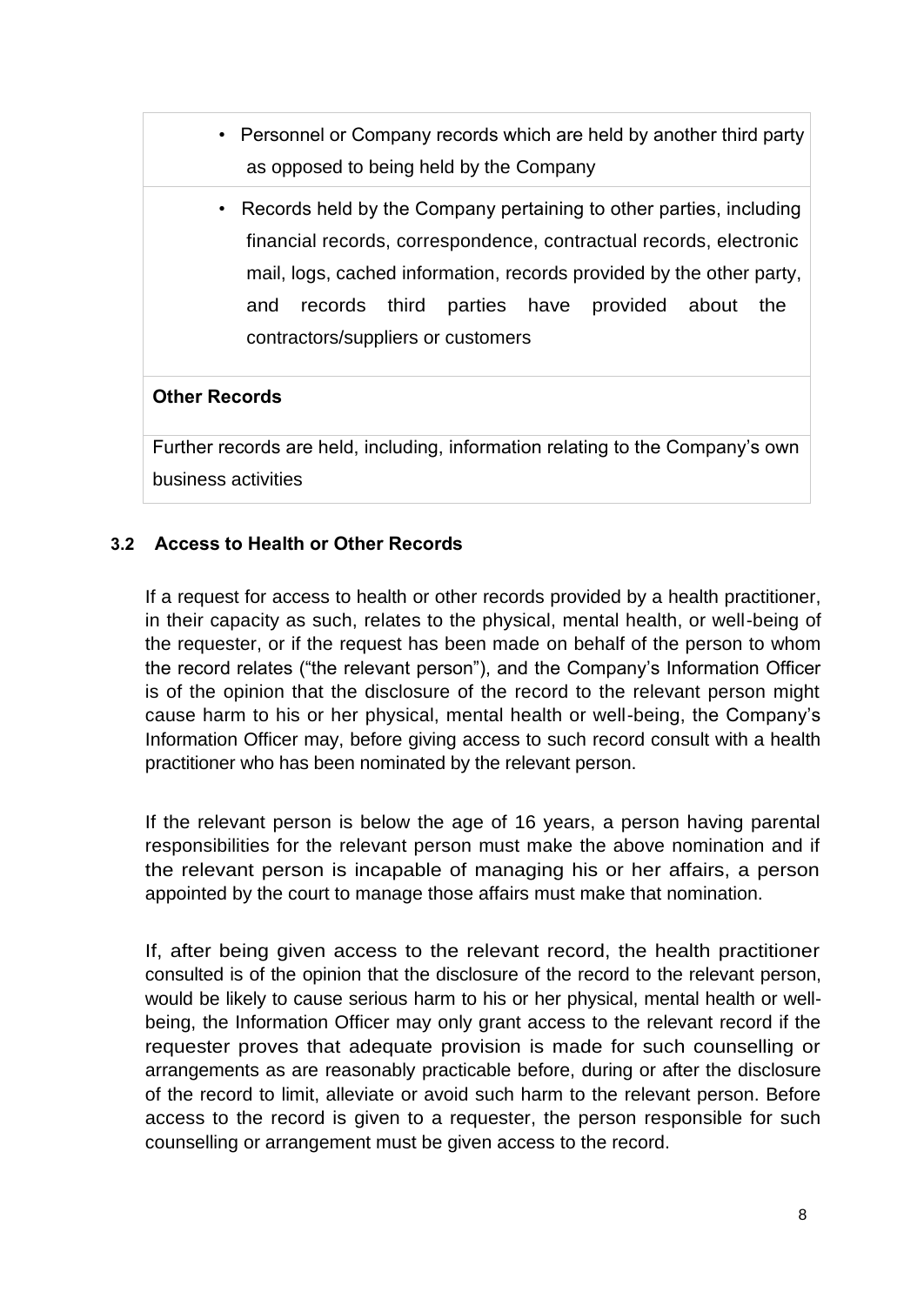## **3.3 Grounds for Refusal of Access to the Company's Record**

Upon receipt of a request for access to information, the Company will be required to consider such a request in light of the provisions of section 50 of the PAIA Act. Subject to such consideration, the Company will be required to either grant such a request or refuse such a request. If the Company elects to refuse access to a particular record, such refusal will be subject to the Company's interpretation of the various prescribed grounds for refusal as set forth in Chapter 4 of the PAIA Act and in the table below -

| <b>Ground(s) For Refusal</b>                                                                                       | Description and Explanation of Ground(s) for<br><b>Refusal</b>                                                                                                                                                                                                                                                                                                                                                                                                                                                                                                                                                                                                                                                                                                     |  |  |  |  |
|--------------------------------------------------------------------------------------------------------------------|--------------------------------------------------------------------------------------------------------------------------------------------------------------------------------------------------------------------------------------------------------------------------------------------------------------------------------------------------------------------------------------------------------------------------------------------------------------------------------------------------------------------------------------------------------------------------------------------------------------------------------------------------------------------------------------------------------------------------------------------------------------------|--|--|--|--|
| Mandatory protection of<br>privacy of third party who<br>is a natural person<br>(Section 63 of the PAIA<br>Act)    | The Company may refuse access to a record if the<br>disclosure of that record would involve the<br>unreasonable disclosure of personal information<br>relating to a third party, including a deceased<br>individual.                                                                                                                                                                                                                                                                                                                                                                                                                                                                                                                                               |  |  |  |  |
| Mandatory protection of<br>commercial information<br>of third party (Section 64<br>of the PAIA Act)                | The Company may refuse a request for access to a<br>record if the record comprises of or is constituted by<br>the following information relating to a third party -<br>Trade secrets of a third party;<br>Financial, commercial, scientific or technical<br>$\bullet$<br>information, other than trade secrets, of a<br>third party, which if disclosed is likely to<br>cause harm to the commercial or financial<br>interests of the third party;<br>Information which has been supplied in<br>$\bullet$<br>confidence by a third party, the disclosure of<br>which could reasonably be expected to place<br>the third party at a disadvantage in<br>contractual or other negotiations or is likely<br>to prejudice the third party in commercial<br>competition. |  |  |  |  |
| Mandatory protection of<br>certain confidential<br>information of a third<br>party (Section 65 of the<br>PAIA Act) | The Company may refuse access to a record which<br>if disclosed would constitute an action for breach of<br>a duty of confidence owed to a third party in terms<br>of an agreement or contractual relationship.                                                                                                                                                                                                                                                                                                                                                                                                                                                                                                                                                    |  |  |  |  |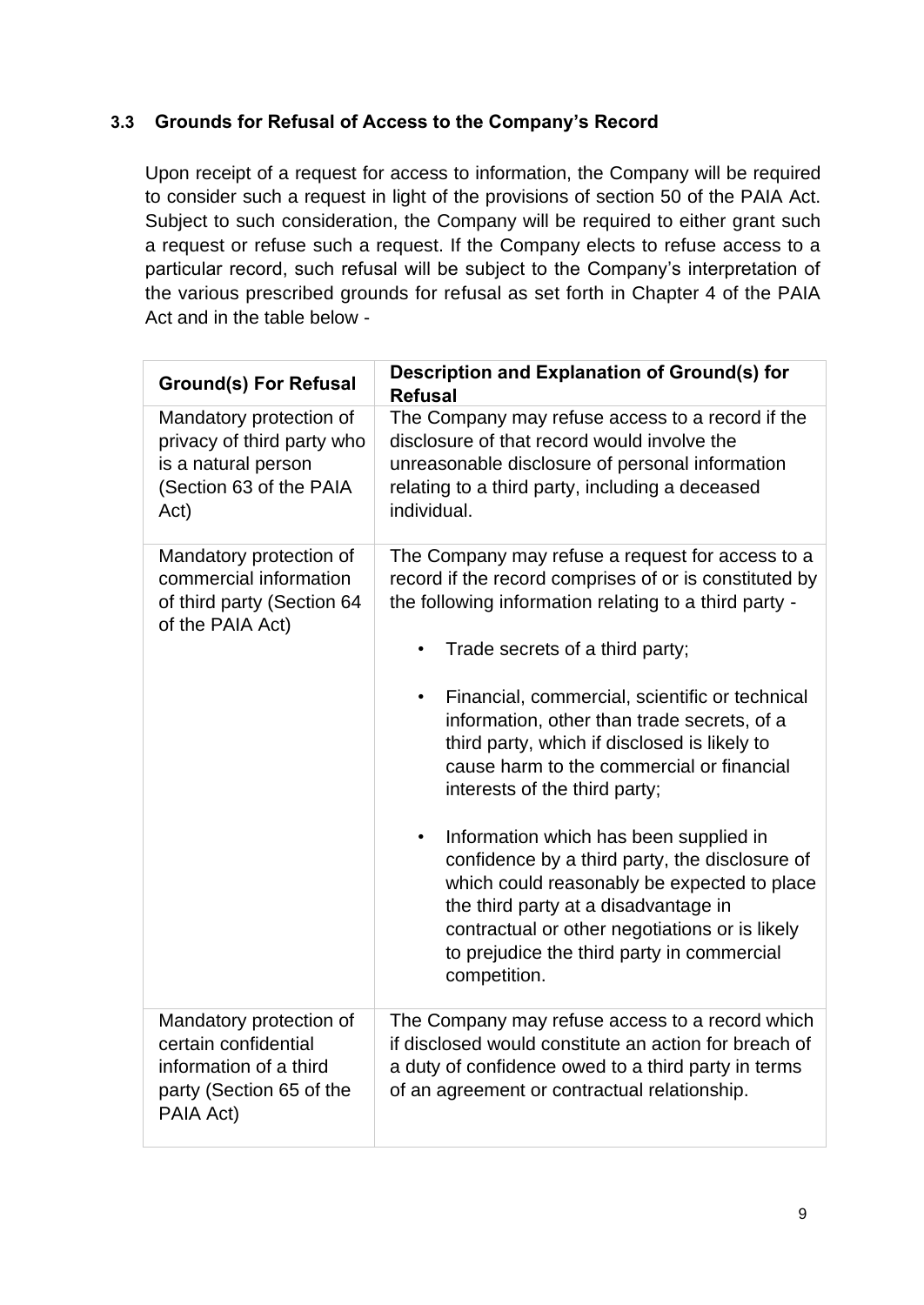| Mandatory protection of<br>safety of individuals and<br>protection of property<br>(Section 66 of the PAIA<br>Act)          | The Company may refuse a request for access to<br>record if its disclosure could reasonably be<br>expected to endanger the life or physical safety of<br>an individual, or if its disclosure would be likely to<br>prejudice or impair the security of -<br>a building, structure or system, including but<br>$\bullet$<br>not limited to a computer or communication<br>system, a means of transport or any other<br>property;<br>method(s), system(s), plans or procedures<br>for the protection of an individual in<br>accordance with a witness protection<br>scheme, the safety of the public, or any part<br>of the public or the security of property.                                                                                                                                                                                                                             |
|----------------------------------------------------------------------------------------------------------------------------|-------------------------------------------------------------------------------------------------------------------------------------------------------------------------------------------------------------------------------------------------------------------------------------------------------------------------------------------------------------------------------------------------------------------------------------------------------------------------------------------------------------------------------------------------------------------------------------------------------------------------------------------------------------------------------------------------------------------------------------------------------------------------------------------------------------------------------------------------------------------------------------------|
| Commercial information<br>of Private Body (Section<br>68 of the PAIA Act)                                                  | The Company may refuse a request for access to a<br>record if the record contains (or comprises of) -<br>Trade secrets of the Private Body;<br>Financial, commercial, scientific or technical<br>$\bullet$<br>information, other than trade secrets of the<br>Private Body, the disclosure of which would<br>be likely to cause harm to the commercial or<br>financial interests of the Private Body;<br>Information, the disclosure of which could<br>reasonably be expected to put the Private<br>Body at a disadvantage in contractual or other<br>negotiations or prejudice the Private Body in<br>commercial competition;<br>A computer programme (as defined in section<br>1(1) of the Copyright Act 98 of 1978 as<br>amended) owned by the Private Body, except<br>insofar as it is required to give access to a<br>record to which access is granted in terms of<br>the PAIA Act. |
| Mandatory protection of<br>research information of<br>third party, and<br>protection of research<br>information of private | The Company may refuse a request for access to a<br>record if the record contains information about<br>research being or to be carried out by or on behalf<br>of a third party/private body, the disclosure of which<br>would be likely to expose the third party/private                                                                                                                                                                                                                                                                                                                                                                                                                                                                                                                                                                                                                 |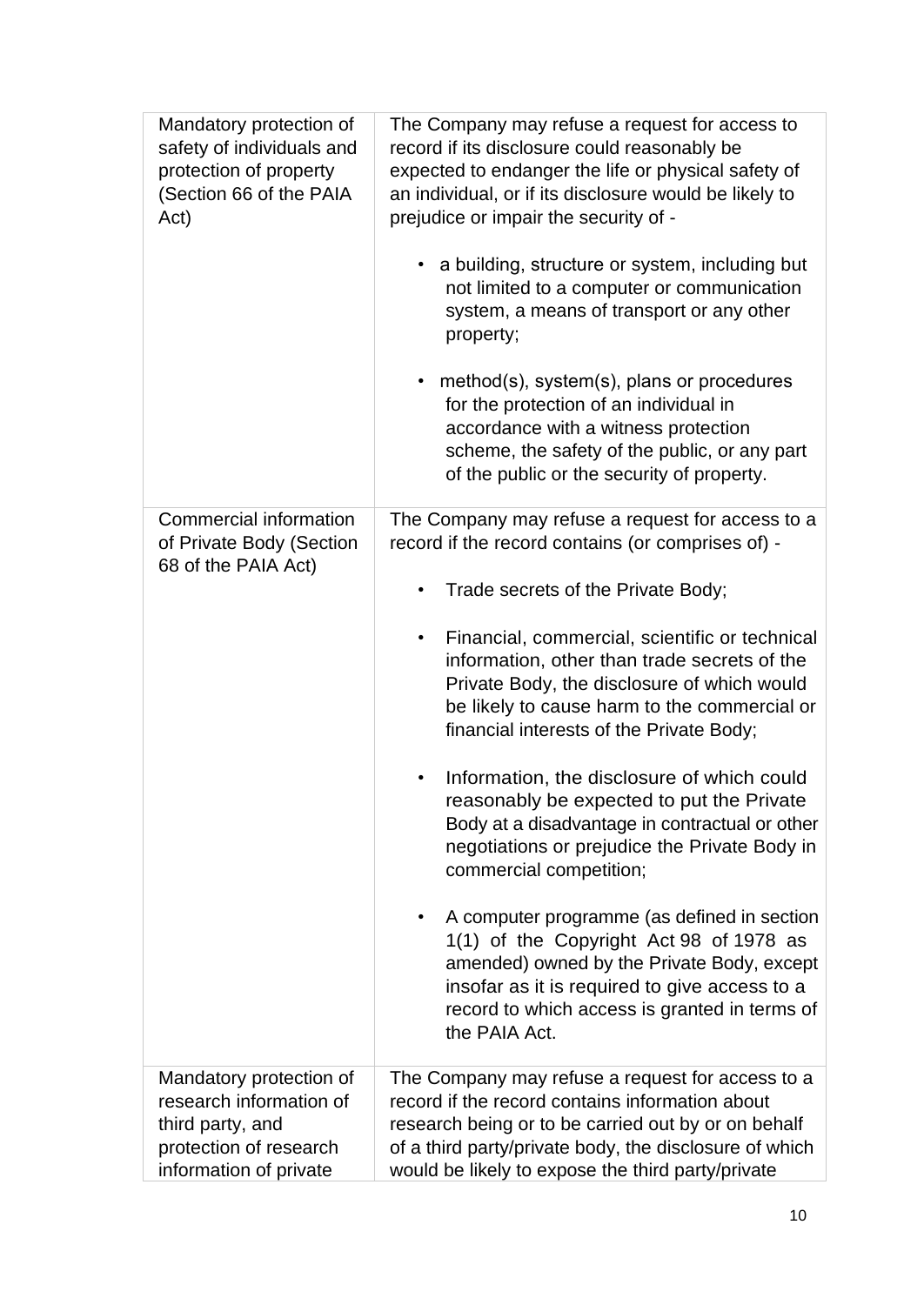| body (Section 69 of the<br>PAIA Act) | body, a person that is (or will be) carrying out the<br>research on behalf of the third party/private body, or<br>the subject matter of the research to serious<br>disadvantage. |
|--------------------------------------|----------------------------------------------------------------------------------------------------------------------------------------------------------------------------------|
|                                      |                                                                                                                                                                                  |

## **4 PROCESSING OF PERSONAL INFORMATION**

Pursuant to promoting responsible information processing practices within its organisation, as well as in its capacity as responsible party contemplated in terms of the provisions of the POPI Act, the Company takes any activities relating to the protection and processing of personal information (as defined in terms of the provisions of section 1 of the POPI Act) very seriously. To promote the constitutional right to privacy, as well as to play its part in promoting the rights protected in terms of the POPI Act, the Company undertakes to, in so far as is required of it, observe the requirements and conditions for the lawful processing of personal information.

#### **4.1 The purposes for which the Company processes personal information**

The Company may process personal information for a variety of purposes, which may include, but is not limited to, the following purposes -

- to provide or manage any information requested by or delivered to data subjects in general;
- to establish a data subject's needs, wants and preferences in relation to the products and/or services provided by any affiliate of the Company;
- to help the Company identify data subjects when they engage with the Company;
- to allocate unique identifiers to data subjects for the purpose of securely storing, retaining and recalling their personal information/personal data from time to time;
- to maintain records of data subjects;
- for general administration purposes;
- for legal and/or contractual purposes;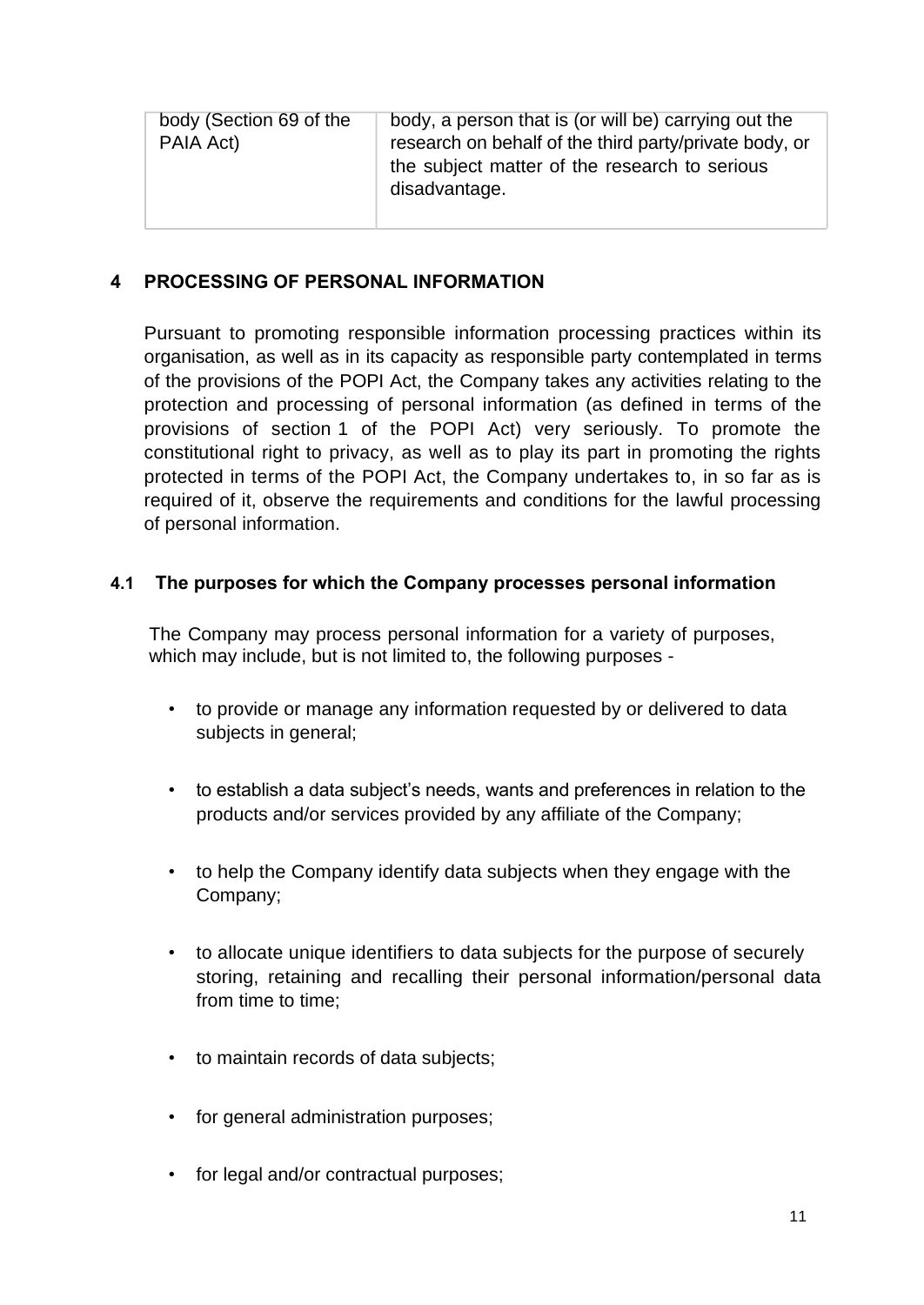- for health and safety purposes;
- to monitor access, secure and manage any facilities operated by the Company regardless of location;
- to transact with data subjects;
- to transfer personal information/personal data to any affiliate of the Company so as to enable the relevant affiliate of the Company to market its products and/or services to data subjects;
- to transfer personal information/personal data across the borders of South Africa to other jurisdictions if it is required;
- to identify any products and services offered by any affiliates of the Company which might be of interest data subjects in general, as well as to inform them of such products and/or services;
- to comply with any laws applicable to the Company and in some instances affiliates of the Company.

## **4.2 Categories of data subjects and personal information processed by the Company**

The categories of data subjects may include, but are not limited to, the following -

- any affiliate of the Company;
- service providers;
- independent contractors;
- agents;
- consultants; and
- users of the Company's website or any other digital application interface.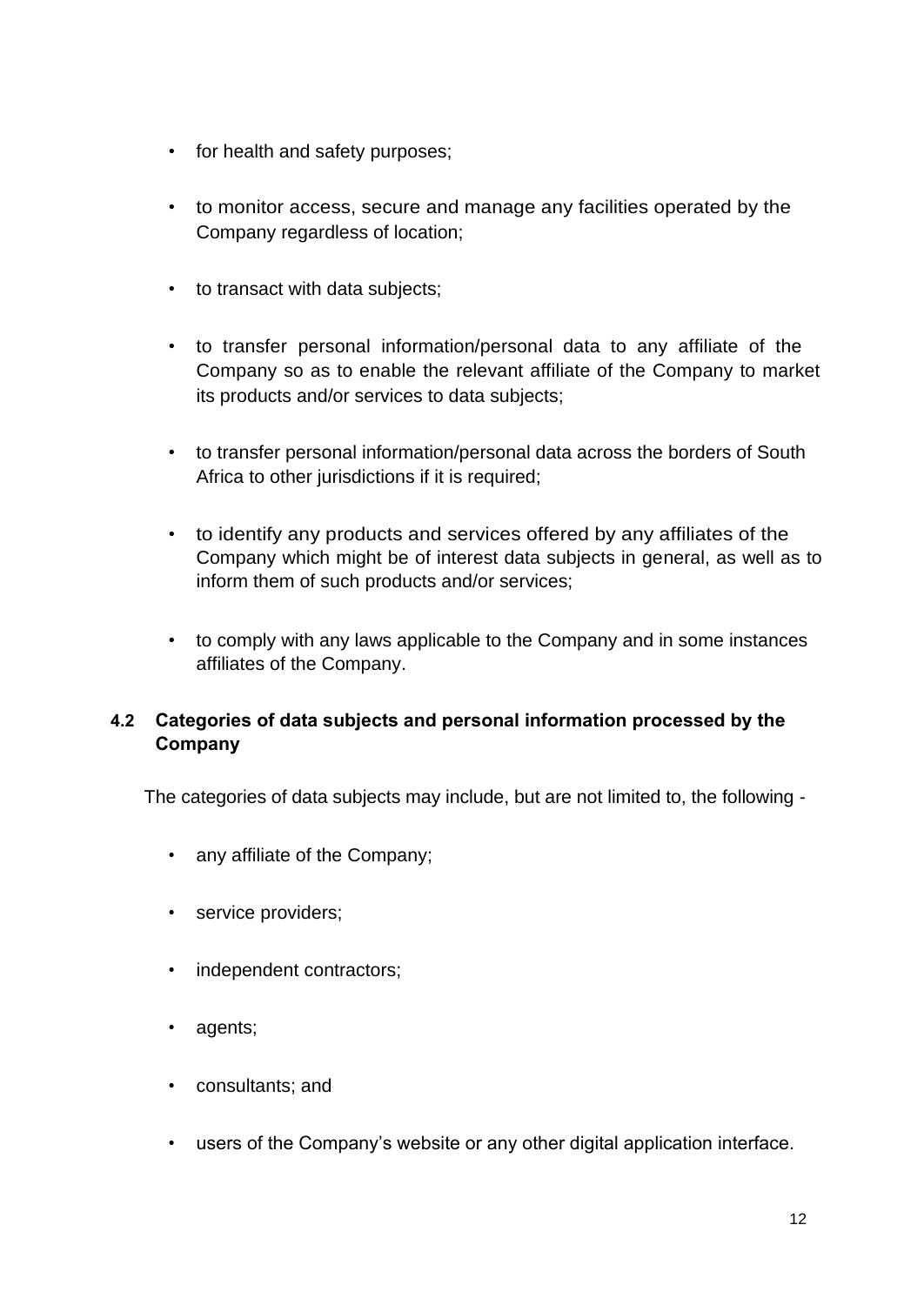The categories of personal information processed by the Company may include, but is not limited to, the following -

- full names;
- identity numbers;
- registration numbers;
- financial information, including banking account information;
- statutory information;
- physical and postal address particulars;
- telephone numbers;
- email addresses;
- biometrics; and
- unique identifiers.

### **4.3 The processing of personal information and categories of recipients with whom personal information is shared**

Subject to any relevant terms and conditions of use which may be applicable when a data subject engages with the Company, we may share the personal information of any data subject we process for any of the purposes outlined in section 4.1 above, with the following third parties, whether such third parties qualify as "responsible parties" in terms of section 1 of the POPI Act or not -

- any affiliate of Company;
- any relevant service providers and suppliers;
- any relevant regulatory authorities who may govern the Company in undertaking its operations;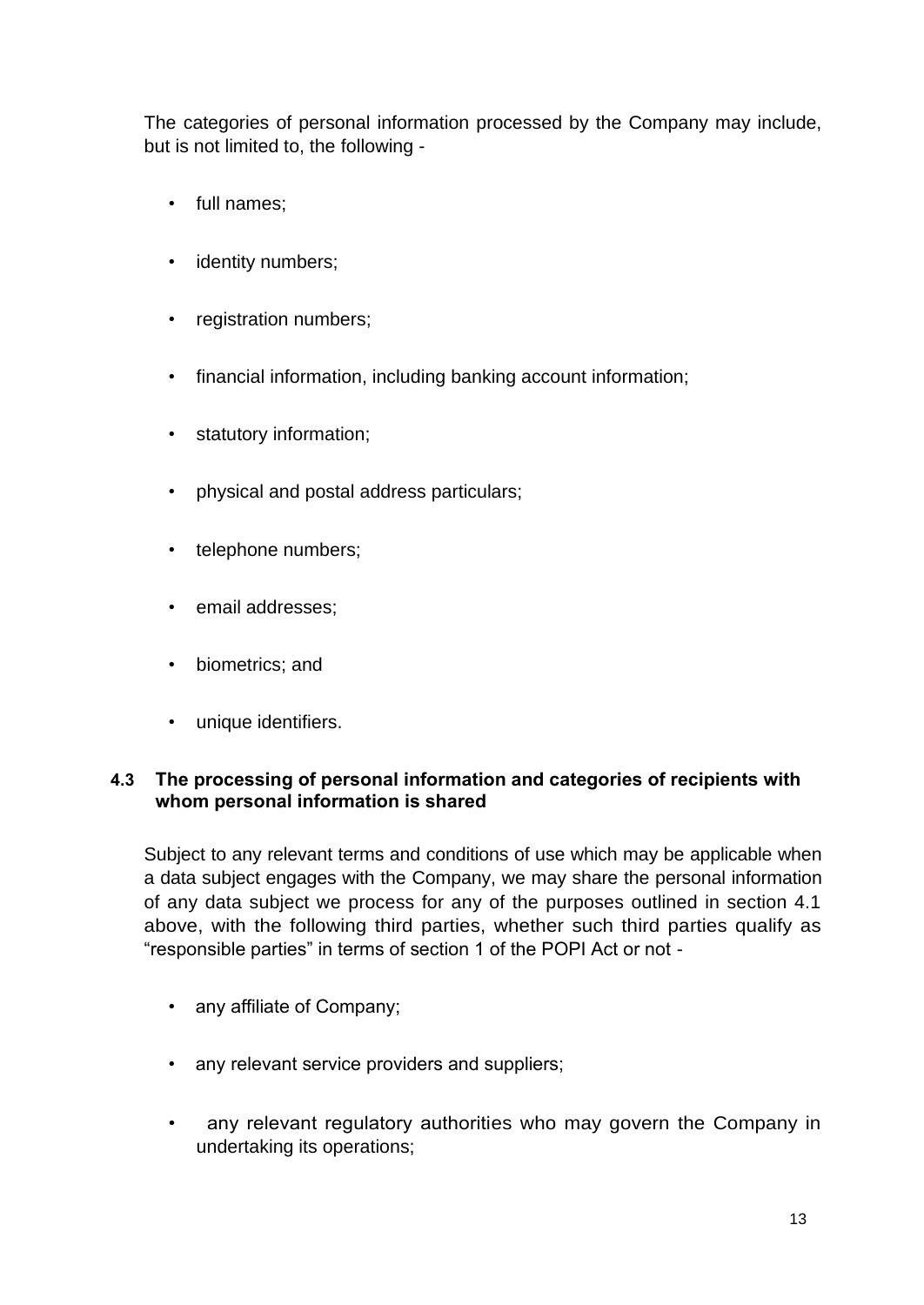- any approved service provider, contractor or supplier with whom the Company has an agreement;
- any approved business partners who provide products and services to the Company; and
- any approved service providers or authorised agents who perform services on the Company's behalf.

The Company undertakes to process any personal information in a manner which promotes the constitutional right to privacy, retains accountability and data subject participation. In any circumstances where the Company processes the personal information of data subjects, the Company will maintain appropriate privacy notices where the purposes of the processing of any personal information and the processing takes place, is recorded and communicated to data subjects.

### **4.4 Information security measures to protect personal information**

The Company has, and continues to, implement reasonable, technical and organisational measures for the protection of personal information processed by the Company. The Company, at all times, takes reasonable and appropriate security measures to secure the integrity and confidentiality of personal information in its possession in order to guard against -

- the loss of, damage to or unauthorised destruction of personal information;
- the unlawful access or processing of personal information; or
- the wilful manipulation of personal information.

The Company takes steps to ensure that any third-party process operators (as defined in terms of section 1 of the POPI Act) who process personal information on behalf of the Company apply adequate safeguards as outlined above.

### **4.5 Trans-border flows of personal information**

The Company will only transfer personal information across South African borders if the relevant business transactions or situation requires trans-border processing and will do so only in accordance with South African legislative requirements or if the relevant data subject consents to the transfer of their personal information to third parties in any foreign jurisdictions.

We will take reasonable steps to ensure that any third-party process operators are bound by laws, binding corporate rules or binding agreements that provide an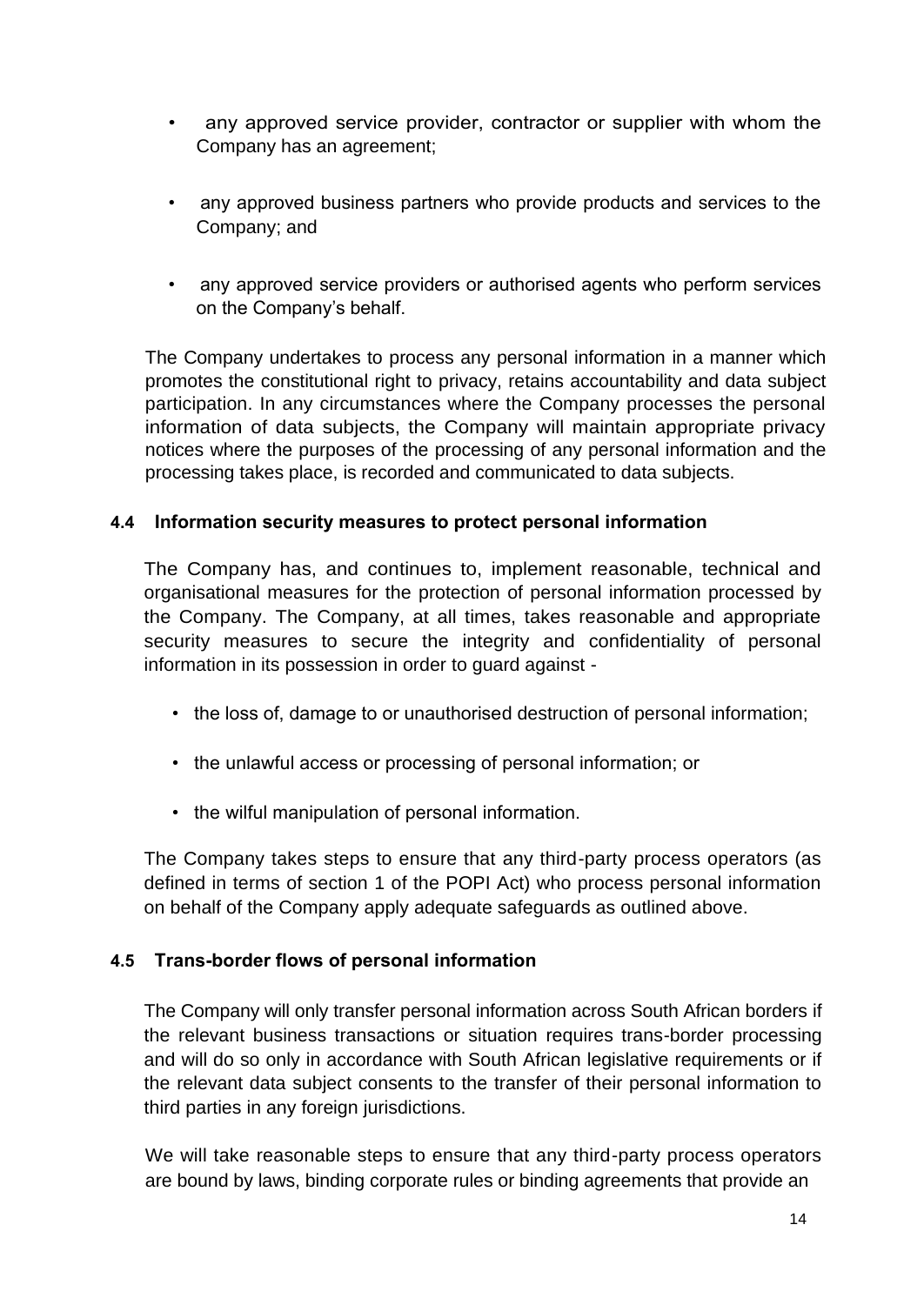adequate level of protection and uphold the principles for reasonable and lawful processing of personal information as contemplated in terms of the POPI Act.

### **4.6 Personal information received from third parties**

When the Company receives personal information from any third party on behalf of a data subject, we require confirmation that such a third party has written consent from the data subject indicating that said data subject is aware of the contents of this PAIA Manual and the Company's Privacy Policy, and do not have any objection to our processing their personal information accordingly.

## **5 PRESCRIBED REQUEST FORMS AND FEES**

### **5.1 How to gain access to records held by the Company**

Records which are held by the Company may be accessed by requests for such access to information and documentation in the prescribed manner and subject to certain requirements being met. In this regard a requester is any person making a request for access to a record held by the Company, and there are two types of requesters -

### • A Personal Requester

A personal requester is a requester who is seeking access to a record containing personal information about the requester and the Company will voluntarily provide the requested information, or give access to any record with regard to the requester's personal information. In this regard, the prescribed fees for the reproduction of this information requested may be charged.

### • Other Requester

This requester (other than a personal requester) is entitled to request access to information on third parties. The Company is, however, not obliged to voluntarily grant access and the requester must fulfil the procedural requirements for access in terms of the PAIA Act, including the payment of a request and access fee.

Requests for access to records must be made by completing the prescribed Form A and paying the requester's fee. Where such access is granted in terms of this PAIA Manual, the information and documentation will be made available at the offices of the Company (the particulars of which appear in section 2 above)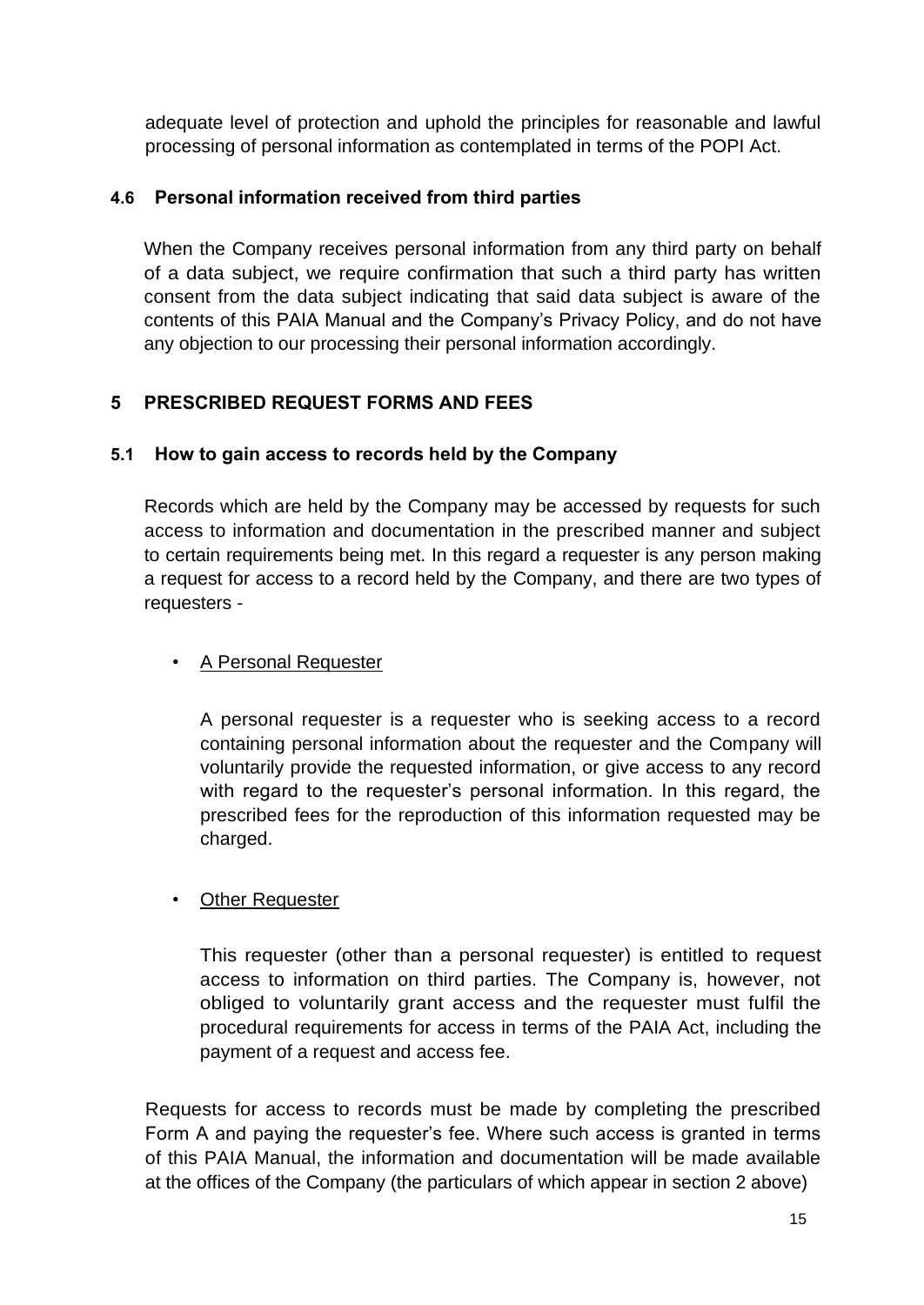or in the manner requested, should this be reasonable and possible. The manner of access will include -

- Perusal with copying of material if needed and at the prescribed fee for copies;
- Access to visual, audio visual material with a transcription, dubbing, copying or both, if required.

To facilitate the processing of any request by a requester for information or documentation in terms of this PAIA Manual, requesters are required to follow the procedure set forth herein below -

- i. Use the prescribed Form A attached hereto as **Annexure A**, alternatively found on the Company's website.
- ii. Address your request to the Information Officer.
- iii. Provide sufficient detail to enable the Company or any authorised person dealing with a request to identify
	- a) The record(s) requested;
	- b) The requestor (and, if an agent is lodging the request or behalf of someone, proof of capacity and authorisation);
	- c) The South African postal address, email address or fax number of the requestor;
	- d) The form of access required;
	- e) If the requester wishes to be informed of the decision in any manner (in addition to being informed in writing) the manner and particulars thereof;
	- f) The right which the requestor is seeking to exercise or protect with an explanation of the reason the record is required in order to exercise or protect the right.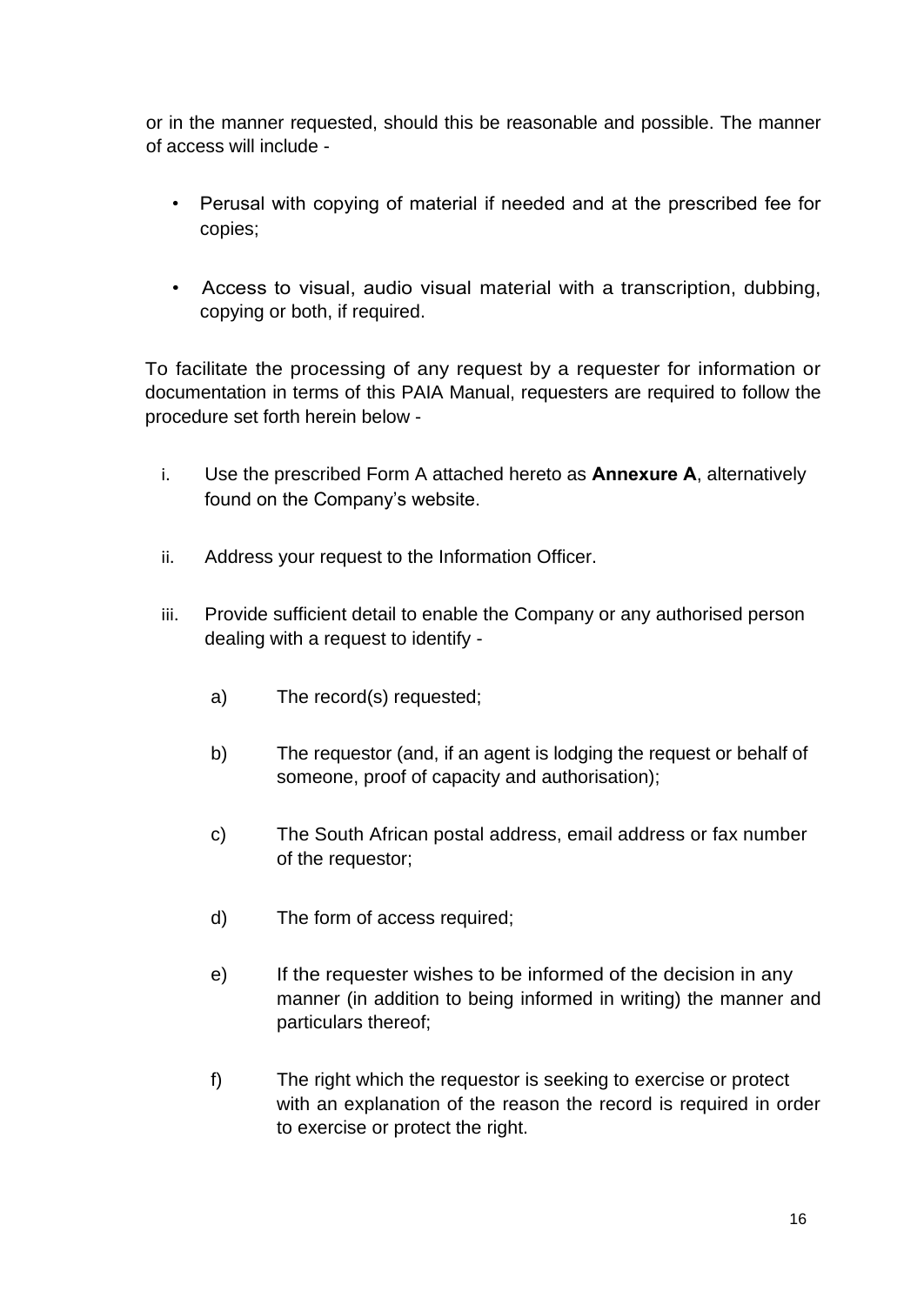#### **5.2 Prescribed fees**

The following applies to requests (other than personal requests) -

- i. A requestor is required to pay the prescribed fees (R50.00) before a request will be processed.
- ii. If the preparation of the record requested requires more than the prescribed hours, a deposit shall be paid (of not more than one third of the access fee which would be payable if the request were granted).
- iii. A requestor may lodge an application with a court against the tender/payment of the request fee and/or deposit.
- iv. Records may be withheld until the fees have been paid.

The detailed Fee Structure as prescribed in terms of section 54 of the PAIA Act is attached hereto as **Annexure B** and is also available on the Company's website.

#### **5.3 Access to prescribed forms and fees**

Prescribed forms and fees are published on the Company's website or, alternatively, copies can be requested from the Information Officer (see contact details in section 2). Prescribed forms and fees can be found on the Company's website.

### **6 REMEDIES & DECISION**

#### **6.1 Internal Remedies**

The Company does not have an internal appeal procedure regarding the PAIA Act and POPI Act requests for access to information. As such, the decision made by the Information Officer, is final.

If a request is denied and the requester is dissatisfied with the Information Officer's decision, the requestor will be required to exercise such external remedies at their disposal if a request for information is refused.

#### **6.2 External Remedies**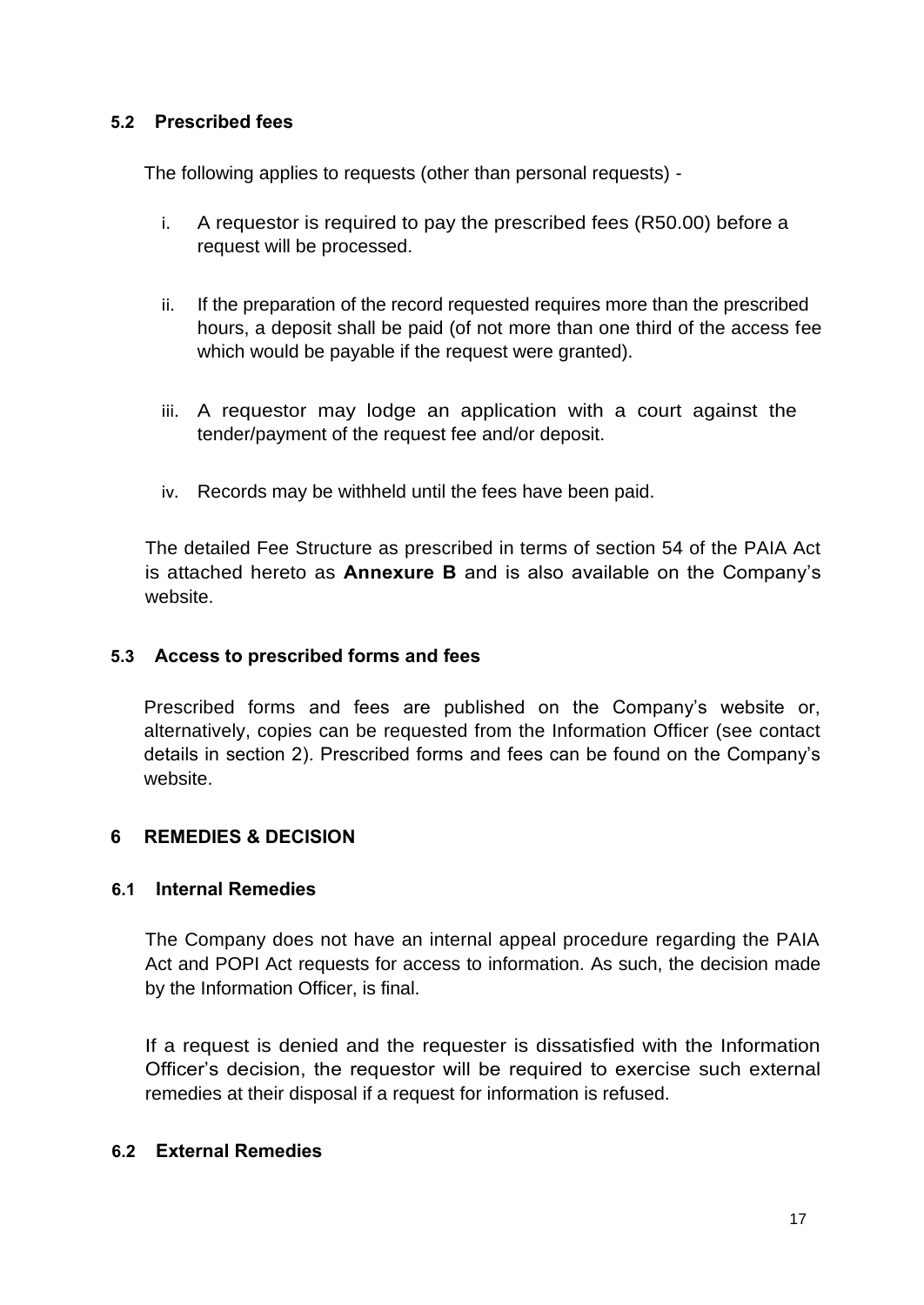A requestor who is dissatisfied with the Information Officer's refusal to disclose information, may within 30 (thirty) days of notification of the decision apply to a competent Court, with jurisdiction over these applications in terms of the PAIA Act, for appropriate relief.

### **6.3 Time Afforded to the Company**

- **6.3.1** The Company is required to, within 30 (thirty) days of receipt of a request, decide whether to grant or decline the request and, if required, provide the requester with reasons to that effect.
- **6.3.2** The 30 (thirty) day period stipulated in paragraph 6.3.1 above, may be extended for a further period of not more than 30 (thirty) days if the request is for a large amount of information, or the request requires an extensive search for information which cannot reasonably be obtained within the originally stipulated 30 (thirty) day period.
- **6.3.3** In circumstances contemplated in paragraph 6.3.2, the Company will notify the requester in writing should an extension be sought.

## **COMPILED BY INTELEQT BUSIENSS SOLUTIONS (PTY) LTD**

#### **DATE: 30 JUNE 2021**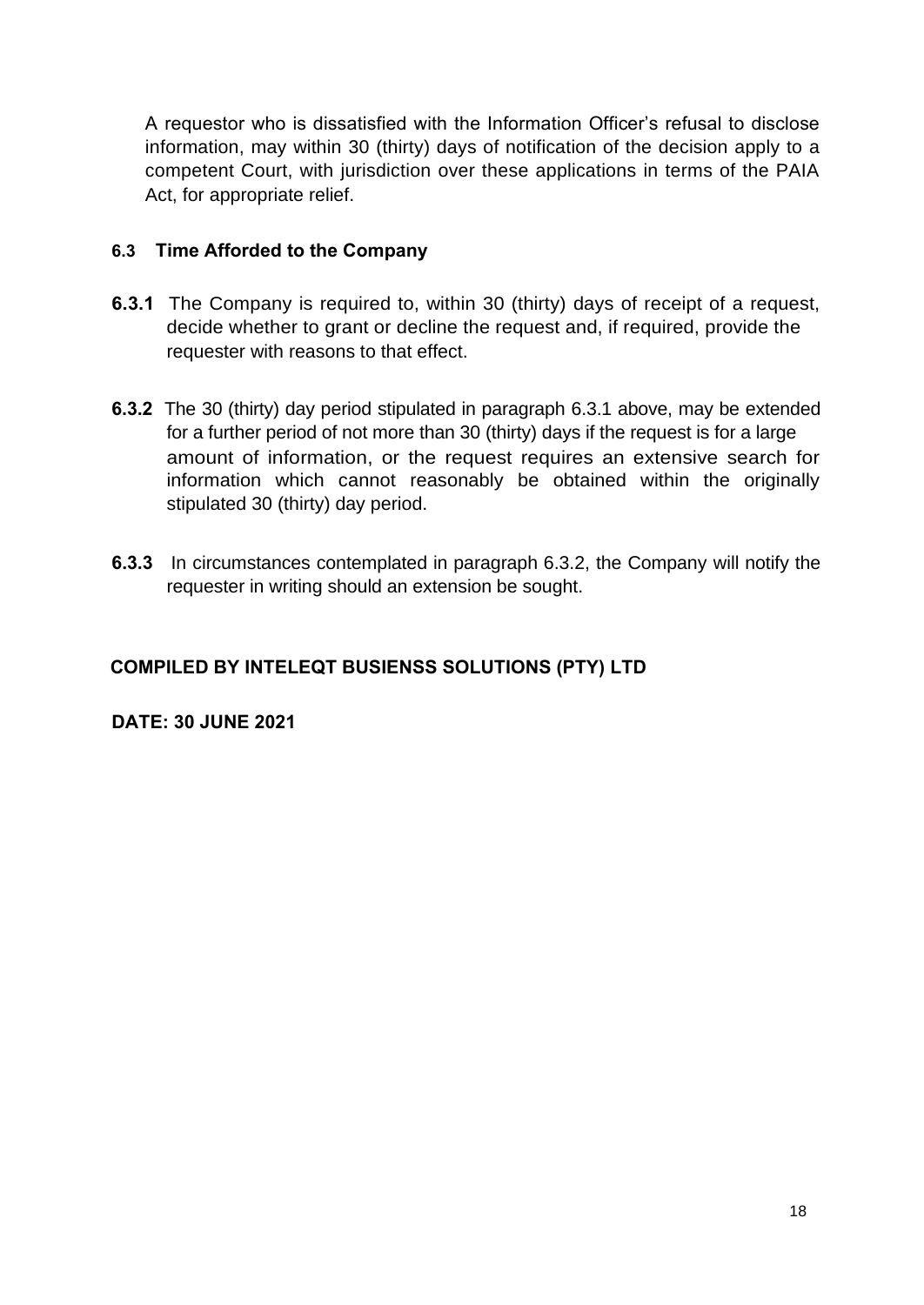## **ANNEXURE A**

# **REQUEST FOR ACCESS TO RECORD OF PRIVATE BODY**

[Section 53(1) of the Promotion of Access to Information Act, 2000 (Act No. 2 of 2000)]

# **[Regulation 10]**

# **A. Particulars of private body**

| Name of private body:                    | <b>Intelegt Business Solutions Proprietary Limited</b>                  |
|------------------------------------------|-------------------------------------------------------------------------|
| Industry:                                | <b>ICT</b>                                                              |
| Registration number:                     | 2020/271027/07                                                          |
| Postal address:                          | P.O. Box 32802, Kyalami, 1684                                           |
| Physical address / Place of<br>business: | Building 11, Design Quarter, Leslie Ave, Fourways,<br>Johannesburg 2191 |
| Telephone:                               | 011 234 7155                                                            |
| <b>Functional Mailbox:</b>               | 011 234 7155                                                            |
| E-mail address:                          | info@inteleqt.co.za                                                     |
| Website:                                 | www.intelegt.co.za                                                      |

Request to be addressed to -

The Information Officer -

| Information Officer: | Sean Milne                |
|----------------------|---------------------------|
| Email:               | Sean.milne@inteleqt.co.za |
| Telephone Number:    | 011 234 7155              |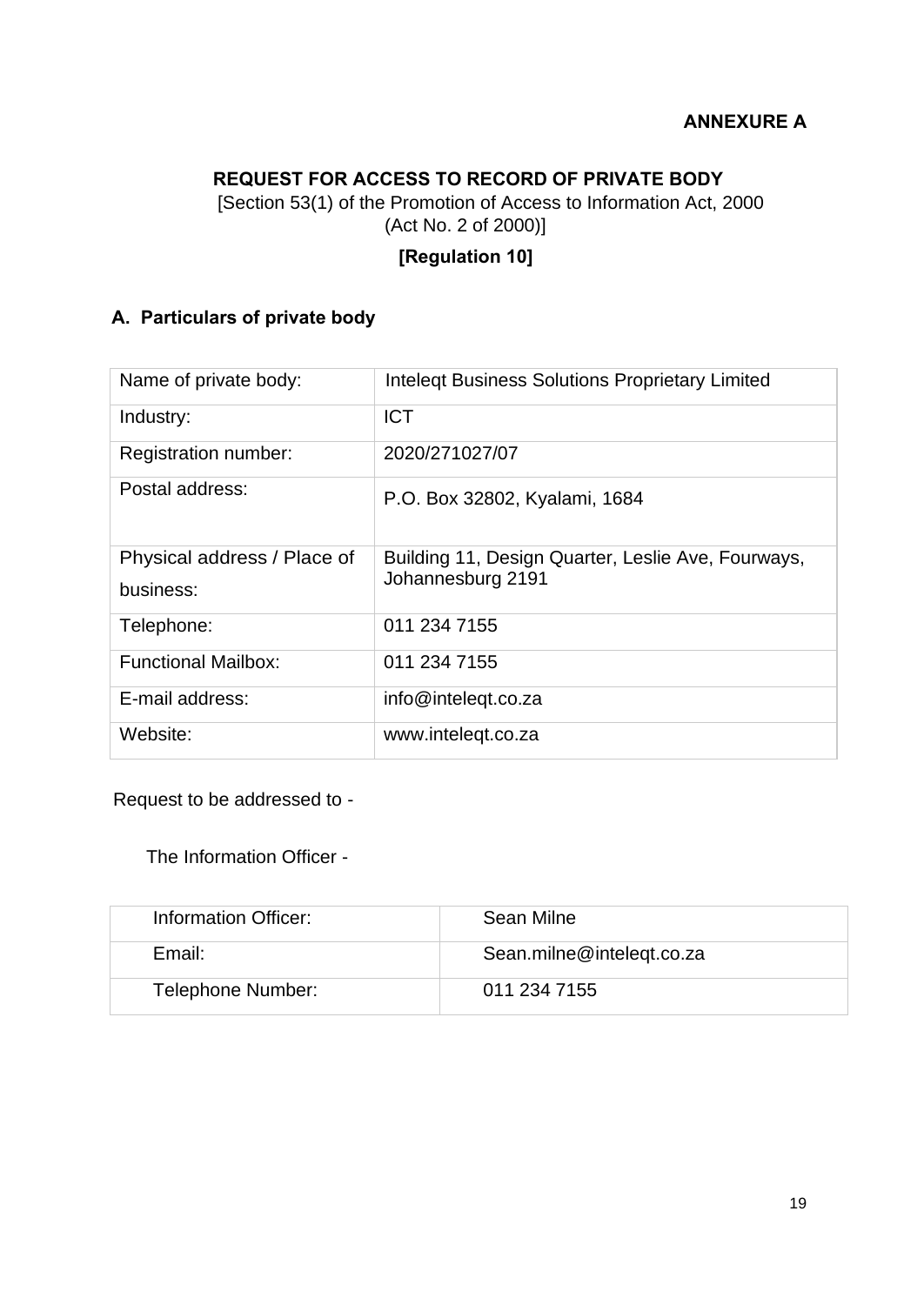### **B. Particulars of person requesting access to the record**

| Capacity in which request is made, when made on behalf of another |
|-------------------------------------------------------------------|
|                                                                   |

### **C. Particulars of person on whose behalf request is made**

*This section must only be completed if a request for information is being made on behalf of another person.* 

Full names and surname:  $\Box$ Identity number:

#### **D. Particulars of record**

*The requestor must provide full particulars of the record to which access is requested, including any reference number if that is known to the requestor, to enable the record to be located. You are welcome to attach an annexure (which must be signed) to this request form should the space provided herein be insufficient.* 

Description of record or relevant part of the record:

\_\_\_\_\_\_\_\_\_\_\_\_\_\_\_\_\_\_\_\_\_\_\_\_\_\_\_\_\_\_\_\_\_\_\_\_\_\_\_\_\_\_\_\_\_\_\_\_\_\_\_\_\_\_\_\_\_\_\_\_\_\_\_\_\_\_\_

Reference number, if available:\_\_\_\_\_\_\_\_\_\_\_\_\_\_\_\_\_\_\_\_\_\_\_\_\_\_\_\_\_\_\_\_\_\_\_\_\_\_\_\_\_\_ Any further particulars of record: \_\_\_\_\_\_\_\_\_\_\_\_\_\_\_\_\_\_\_\_\_\_\_\_\_\_\_\_\_\_\_\_\_\_\_\_\_\_\_\_

#### **E. Fees**

*A request for access to a record, other than a record containing personal information about yourself, will be processed only after a request fee has been paid. The Company will, upon receipt of your request, notify you of the amount required to be paid as the request fee. The fee payable for access to a record depends on the form in which access is required and the reasonable time required to search for and*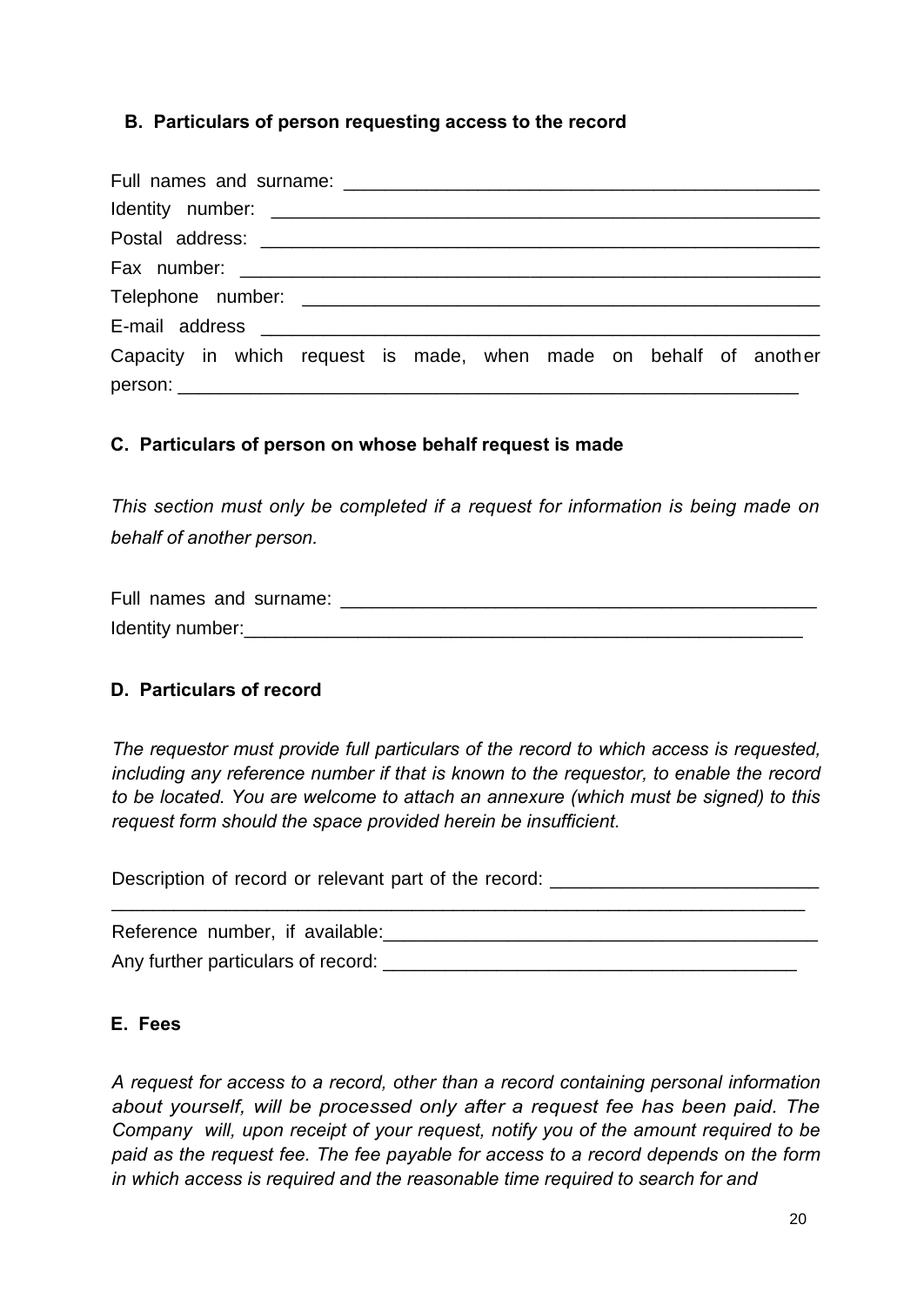*prepare a record. If you qualify for exemption of the payment of any fee, please state the reason for exemption.* 

## **F. Form of access to record**

*If you are prevented by a disability to read, view or listen to the record in the form of access provided for in 1 to 4 hereunder, state your disability and indicate in which form the record is required.*

| Disability: |  |  | Form in which record is required: |
|-------------|--|--|-----------------------------------|
|             |  |  |                                   |

*Mark the appropriate box with an* **X***.*

- *(a) Compliance with your request in the specified form may depend on the form in which the record is available.*
- *(b) Access in the form requested may be refused in certain circumstances. In such a case you will be informed if access will be granted in another form.*
- *(c) The fee payable for access to the record, if any, will be determined partly by the form in which access is requested.*

|                                                                                                  | 1. If the record is in written or printed form:                                                                                             |  |                                                                       |  |                                                                            |           |
|--------------------------------------------------------------------------------------------------|---------------------------------------------------------------------------------------------------------------------------------------------|--|-----------------------------------------------------------------------|--|----------------------------------------------------------------------------|-----------|
|                                                                                                  | copy of record*                                                                                                                             |  | inspection of record                                                  |  |                                                                            |           |
| $\overline{2}$ .                                                                                 | If record consists of visual images<br>(this includes photographs, slides, video recordings, computer-generated<br>images, sketches, etc.): |  |                                                                       |  |                                                                            |           |
|                                                                                                  | View the images                                                                                                                             |  | copy of the images*                                                   |  | transcription<br>the images*                                               | 0f        |
| If record consists of recorded words or information which can be<br>3.<br>reproduced in sound:   |                                                                                                                                             |  |                                                                       |  |                                                                            |           |
|                                                                                                  | Listen<br>the<br>to<br>soundtrack<br>(audio<br>cassette)                                                                                    |  | Transcription of soundtrack*<br>(written or printed document)         |  |                                                                            |           |
| 4.                                                                                               | form:                                                                                                                                       |  | If record is held on computer or in an electronic or machine-readable |  |                                                                            |           |
|                                                                                                  | printed<br>0f<br>copy<br>record*                                                                                                            |  | printed<br>0f<br>copy<br>information derived<br>from the record*      |  | copy<br>computer<br>readable form <sup>*</sup><br>(stiffy<br>compact disc) | in.<br>or |
| If you requested a copy or transcription of a record (above), do you w ish                       |                                                                                                                                             |  |                                                                       |  |                                                                            |           |
| <b>NO</b><br><b>YES</b><br>the copy or transcription to be posted to you?<br>Postage is payable. |                                                                                                                                             |  |                                                                       |  |                                                                            |           |
|                                                                                                  |                                                                                                                                             |  |                                                                       |  |                                                                            |           |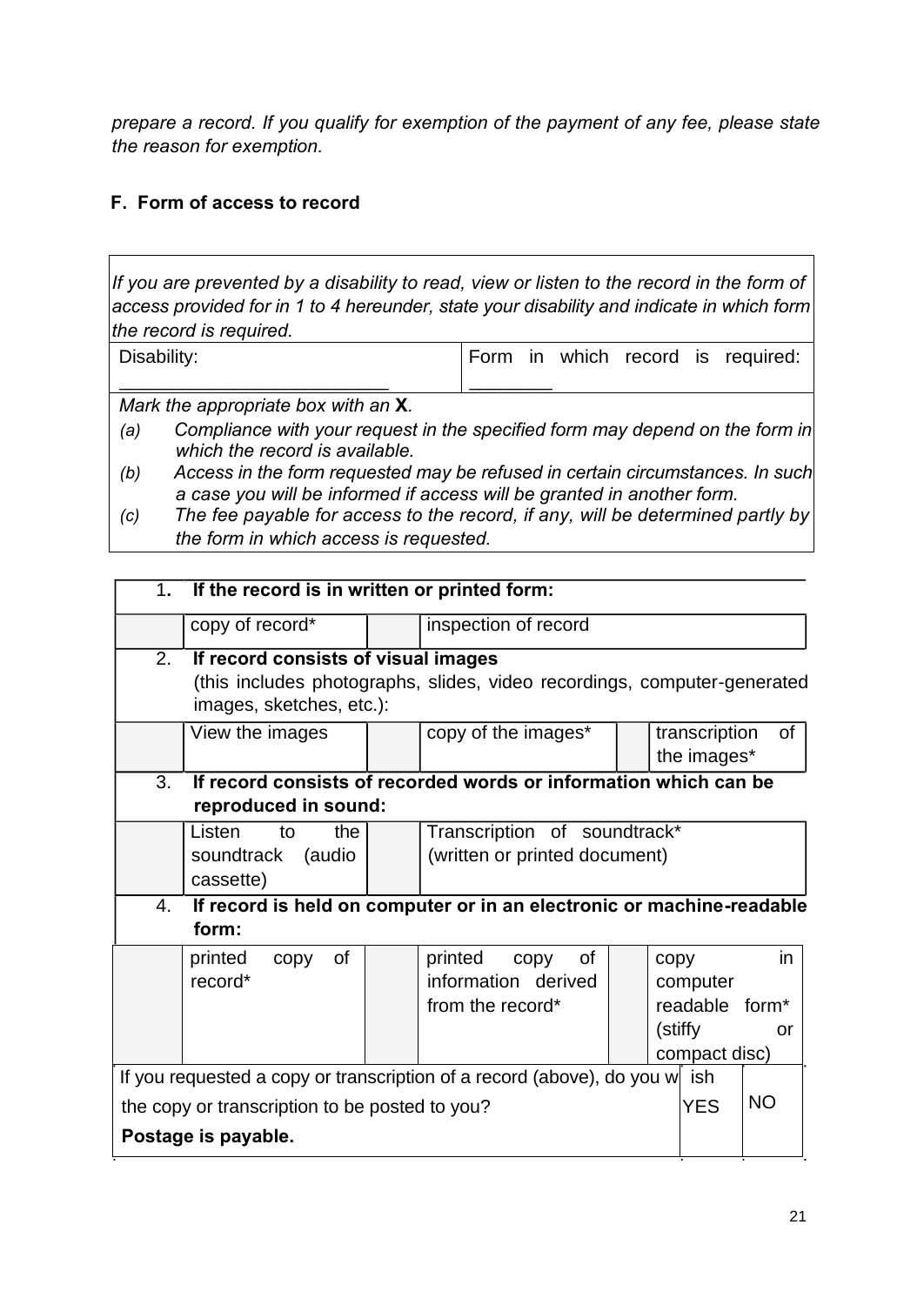#### **G. Particulars of right to be exercised or protected**

*You are welcome to attach an annexure (which must be signed) to this request form should the space provided herein be insufficient.* 

Indicate which right is to be exercised or protected: \_\_\_\_\_\_\_\_\_\_\_\_\_\_\_\_\_\_\_\_\_\_\_\_\_\_

Explain why the record requested is required for the exercise or protection of the afor ementioned right: emergency and  $\mathbf{r}$  and  $\mathbf{r}$  and  $\mathbf{r}$  and  $\mathbf{r}$  and  $\mathbf{r}$  and  $\mathbf{r}$  and  $\mathbf{r}$  and  $\mathbf{r}$  and  $\mathbf{r}$  and  $\mathbf{r}$  and  $\mathbf{r}$  and  $\mathbf{r}$  and  $\mathbf{r}$  and  $\mathbf{r}$  and  $\mathbf{r}$ 

\_\_\_\_\_\_\_\_\_\_\_\_\_\_\_\_\_\_\_\_\_\_\_\_\_\_\_\_\_\_\_\_\_\_\_\_\_\_\_\_\_\_\_\_\_\_\_\_\_\_\_\_\_\_\_\_\_\_\_\_\_\_\_\_\_\_\_

\_\_\_\_\_\_\_\_\_\_\_\_\_\_\_\_\_\_\_\_\_\_\_\_\_\_\_\_\_\_\_\_\_\_\_\_\_\_\_\_\_\_\_\_\_\_\_\_\_\_\_\_\_\_\_\_\_\_\_\_\_\_\_\_\_\_\_

#### **H. Notice of decision regarding request for access**

 $\_20$ 

*You will be notified in writing whether your request has been approved/denied. If you wish to be informed in another manner, please specify the manner and provide the necessary particulars to enable compliance with your request.* 

How would you prefer to be informed of the decision regarding your request for access to the record? The state of the state of  $\sim$ 

\_\_\_\_\_\_\_\_\_\_\_\_\_\_\_\_\_\_\_\_\_\_\_\_\_\_\_\_\_\_\_\_\_\_\_\_\_\_\_\_\_\_\_\_\_\_\_\_\_\_\_\_\_\_\_\_\_\_\_\_\_\_\_\_\_\_

Signed

at this \_\_\_\_\_\_\_\_\_\_\_\_\_\_ day of \_\_\_\_\_\_\_\_\_\_\_\_\_\_

SIGNATURE OF REQUESTER / PERSON ON WHOSE BEHALF REQUEST IS MADE

\_\_\_\_\_\_\_\_\_\_\_\_\_\_\_\_\_\_\_\_\_\_\_\_\_\_\_\_\_\_\_\_\_\_\_\_\_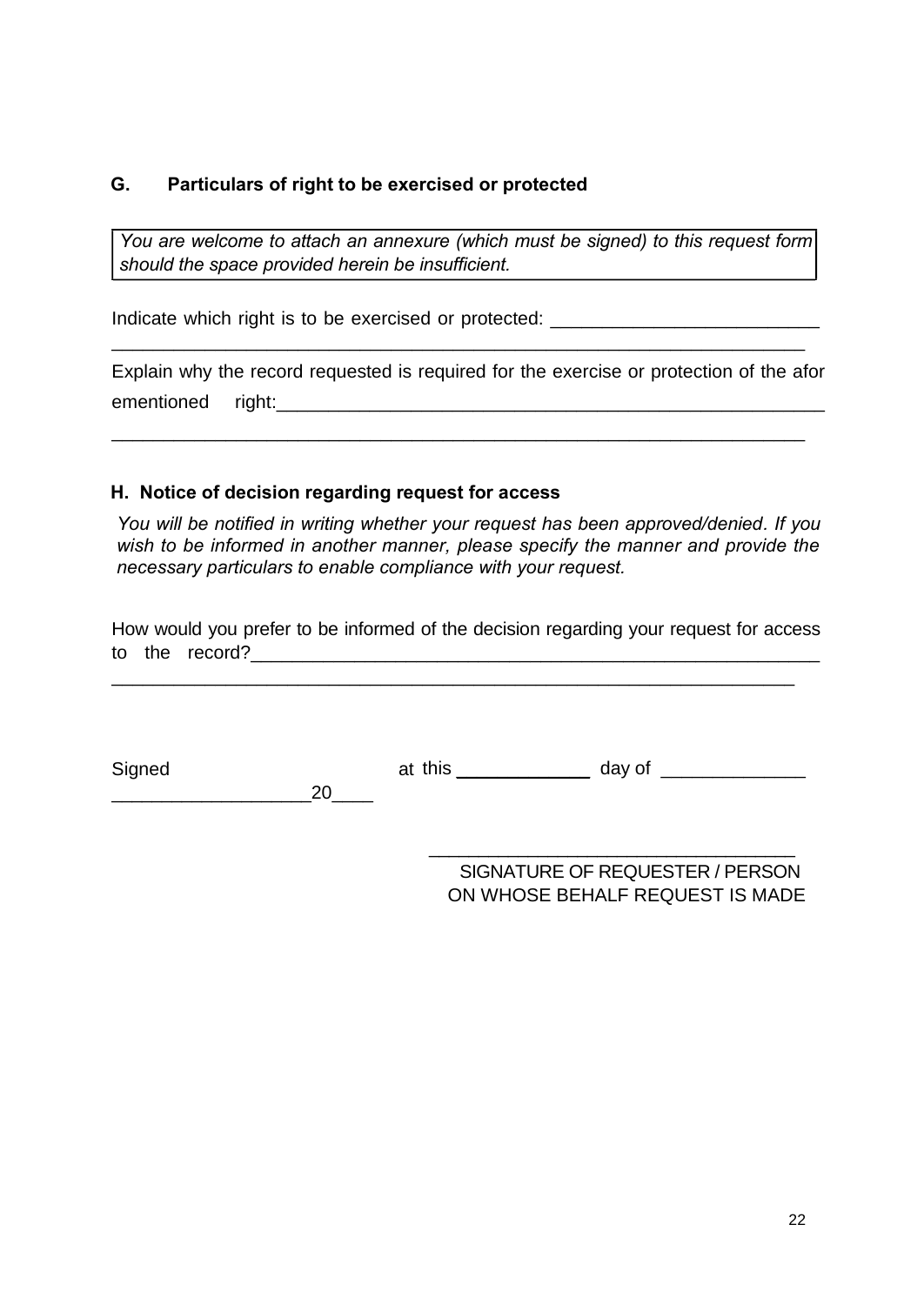#### **PRESCRIBED FEE TARIFF**

#### **GENERAL**

The following applies to requests (other than personal requests) -

- 1. A requester is required to pay the prescribed fees (R50.00) before a request will be processed;
- 2. If the preparation of the record requested requires more than the prescribed hours determined by the Company's Information Officer, a deposit shall be paid (of not more than one third of the access fee which would be payable if the request were granted);
- 3. A requester may lodge an application with a court against the tender/payment of the request fee and/or deposit;
- 4. Records may be withheld until the fees have been paid. Payments should be made to the business account of the Company, the particulars of which account details will be made available to a requestor upon lodging a request for access to information.

### **FEES IN RESPECT OF PRIVATE BODIES**

- 1. The fee for a copy of the Manual as contemplated in regulation 9(2)(c) is R1,10 for every photocopy of an A4-size page or part thereof.
- 2. The fees for reproduction referred to in regulation 11(1) are as follows -

| For every photocopy of an A4-<br>size page or part thereof                                                                       | R <sub>1.10</sub> |
|----------------------------------------------------------------------------------------------------------------------------------|-------------------|
| For every printed copy of an A4-<br>size page or part thereof held on<br>a computer or in electronic or<br>machine-readable form | R <sub>0.75</sub> |
| For a copy in a computer-<br>readable form on -<br>Stiffy disc<br>(i)<br>(ii)<br>Compact disc                                    | R7.50<br>R70.00   |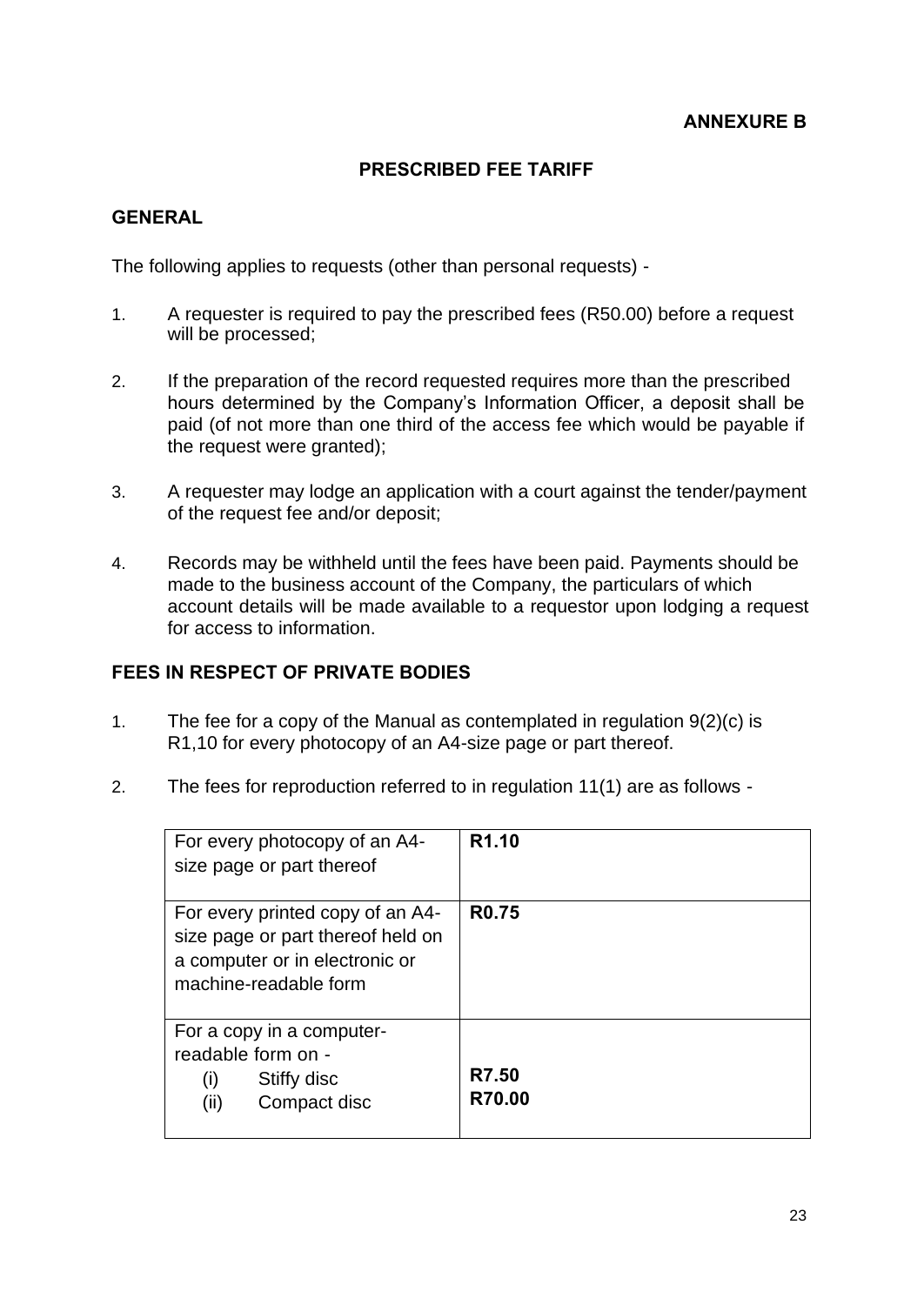| For a transcription of visual<br>images, for an A4-size page or<br>part thereof   | R40.00             |
|-----------------------------------------------------------------------------------|--------------------|
| For a copy of visual images                                                       | R60.00             |
| For a transcription of an audio<br>record, for an A4-size page or<br>part thereof | R <sub>20.00</sub> |
| For a copy of an audio record                                                     | R30.00             |

- 3. The request fee payable by a requester, other than a personal requester, referred to in regulation 11(2) is R50,00.
- 4. The access fees payable by a requester referred to in regulation 11(3) are as follows -

| For every photocopy of an A4-<br>size page or part thereof                                                                       | R <sub>1.10</sub> |
|----------------------------------------------------------------------------------------------------------------------------------|-------------------|
| For every printed copy of an A4-<br>size page or part thereof held on<br>a computer or in electronic or<br>machine-readable form | <b>R0.75</b>      |
| For a copy in a computer-<br>readable form on -<br>Stiffy disc<br>(i)<br>(ii)<br>Compact disc                                    | R7.50<br>R70.00   |
| For a transcription of visual<br>images, for an A4-size page or<br>part thereof                                                  | R40.00            |
| For a copy of visual images                                                                                                      | R60.00            |
| For a transcription of an audio<br>record, for an A4-size page or<br>part thereof                                                | R20.00            |
| For a copy of an audio record                                                                                                    | R30.00            |